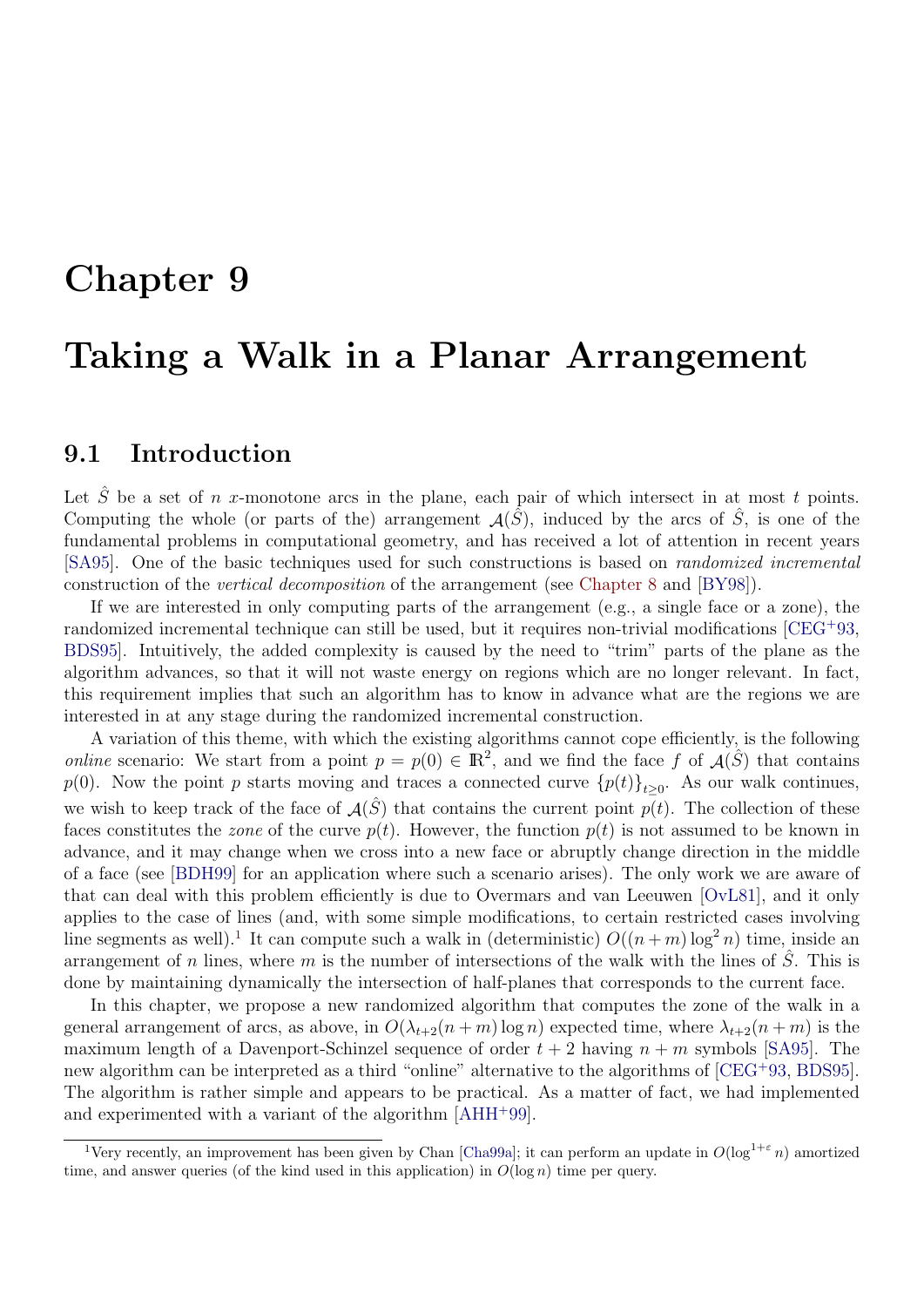As an application of the new algorithm, we present an algorithm for computing a level in an arrangement of arcs. It computes a single level in  $O(\lambda_{t+2}(n+m) \log n)$  expected time, where m is the complexity of the level. We also show how to adapt the main algorithm to obtain a point-location algorithm that locates m points in an arrangement of n arcs, as above, in expected time  $O(\lambda_{t+2}(n + m + w) \log n)$ , where  $w$  is the minimum number of intersections between a spanning tree connecting those query points and the given arcs.

Both results improve by almost a logarithmic factor over the best previous result of [OvL81], for the case of lines (and for certain cases involving line segments).<sup>2</sup> For the case of general arcs, we are not aware of any similarly efficient previous result.

The chapter is organized as follows. In Section 9.2 we describe the algorithm. In Section 9.3 we analyze its performance. In Section 9.4 we mention a few applications of the algorithm, including the construction of a single level, and multiple point-location. Concluding remarks are given in Section 9.5.

## 9.2 The Algorithm

In this section, we present the algorithm for performing an online walk inside a planar arrangement.

Randomized Incremental Construction of the Zone Using an Oracle. Given a set  $\hat{S}$  of n x-monotone arcs in the plane, so that any pair of arcs of  $\hat{S}$  intersect at most t times (for some fixed constant t), let  $\mathcal{A}(\hat{S})$  denote the arrangement of  $\hat{S}$ ; namely, the partition of the plane into faces, edges, and vertices as induced by the arcs of  $\hat{S}$  (see [SA95] for details). We assume that  $\hat{S}$  is in general position, meaning that no three arcs of  $\hat{S}$  have a common point, and that the x-coordinates of the intersections and endpoints of the arcs of  $\hat{S}$  are pairwise distinct. As in Chapter 8, the vertical decomposition of  $\mathcal{A}(\hat{S})$ , denoted by  $A_{\mathcal{VD}}(\hat{S})$ , is the partition of the plane into vertical pseudo-trapezoids, obtained by erecting two vertical segments up and down from each vertex of  $\mathcal{A}(\hat{S})$  (i.e., each point of intersection between a pair of arcs and each endpoint of an arc), and by extending each of them until it either reaches an arc of  $\tilde{S}$ , or otherwise all the way to infinity. See, e.g., [BY98, SA95] and Chapter 8 for more details concerning vertical decompositions. To simplify (though slightly abuse) the notation, we refer to the cells of  $A_{\mathcal{VD}}(\hat{S})$  as trapezoids.

We repeat some notations from Chapter 8: A selection R of  $\hat{S}$  is an ordered sequence of distinct elements of  $\hat{S}$ . By a slight abuse of notation, we also denote by R the unordered set of its elements. Let  $\sigma(\hat{S})$  denote the set of all selections of  $\hat{S}$ . For a permutation S of  $\hat{S}$ , let  $S_i$  denote the subsequence consisting of the first i elements of S, for  $i = 0, \ldots, n$ .

Computing the decomposed arrangement  $\mathcal{A}_{V\mathcal{D}}(\hat{S})$  can be done in a randomized incremental manner, as described in Section 8.2. Let  $\gamma$  be the curve traced by the walk. For a selection  $R \in \sigma(S)$ , let  $\mathcal{D}_{\gamma}(R)$  (resp.  $\mathcal{Z}_{\gamma}(R)$ ) denote the *district* (resp. zone) of  $\gamma$  in  $\mathcal{A}(R)$ ; these are, respectively, the set of all trapezoids of  $\mathcal{A}_{VD}(R)$  and the set of all faces of  $\mathcal{A}(R)$  that have a nonempty intersection with  $\gamma$ . Let  $\mathcal{A}_{\gamma,\mathcal{V}\mathcal{D}}(R)$  denote the set of all trapezoids in  $\mathcal{A}_{\mathcal{V}\mathcal{D}}(R)$  that cover  $\mathcal{Z}_{\gamma}(R)$ . Our goal is to compute  $\mathcal{A}_{\gamma,\mathcal{V}\mathcal{D}}(\hat{S})$ . (Alternatively, we may be interested only in computing the district  $\mathcal{D}_{\gamma}(\hat{S})$  of  $\gamma$ .)

We assume for the moment that we are supplied with an oracle  $\mathcal{O}(S_i, \gamma, \Delta)$ , that can decide in constant time whether a given vertical trapezoid  $\Delta$  is in  $\mathcal{A}_{\gamma, \mathcal{V}(\mathcal{D})}(S_i)$ . Equipped with this oracle, computing  $\mathcal{A}_{\gamma, \mathcal{V}D}(S)$  is fairly easy, using a variant of the randomized incremental construction, outlined above. The algorithm, called CompZoneWithOracle, is depicted in Figure 9.1. We present this algorithm at a

<sup>2</sup>Our results are also asymptotically faster and much simpler to implement than what is yielded by the recent results of Chan [Cha99a, Cha99b].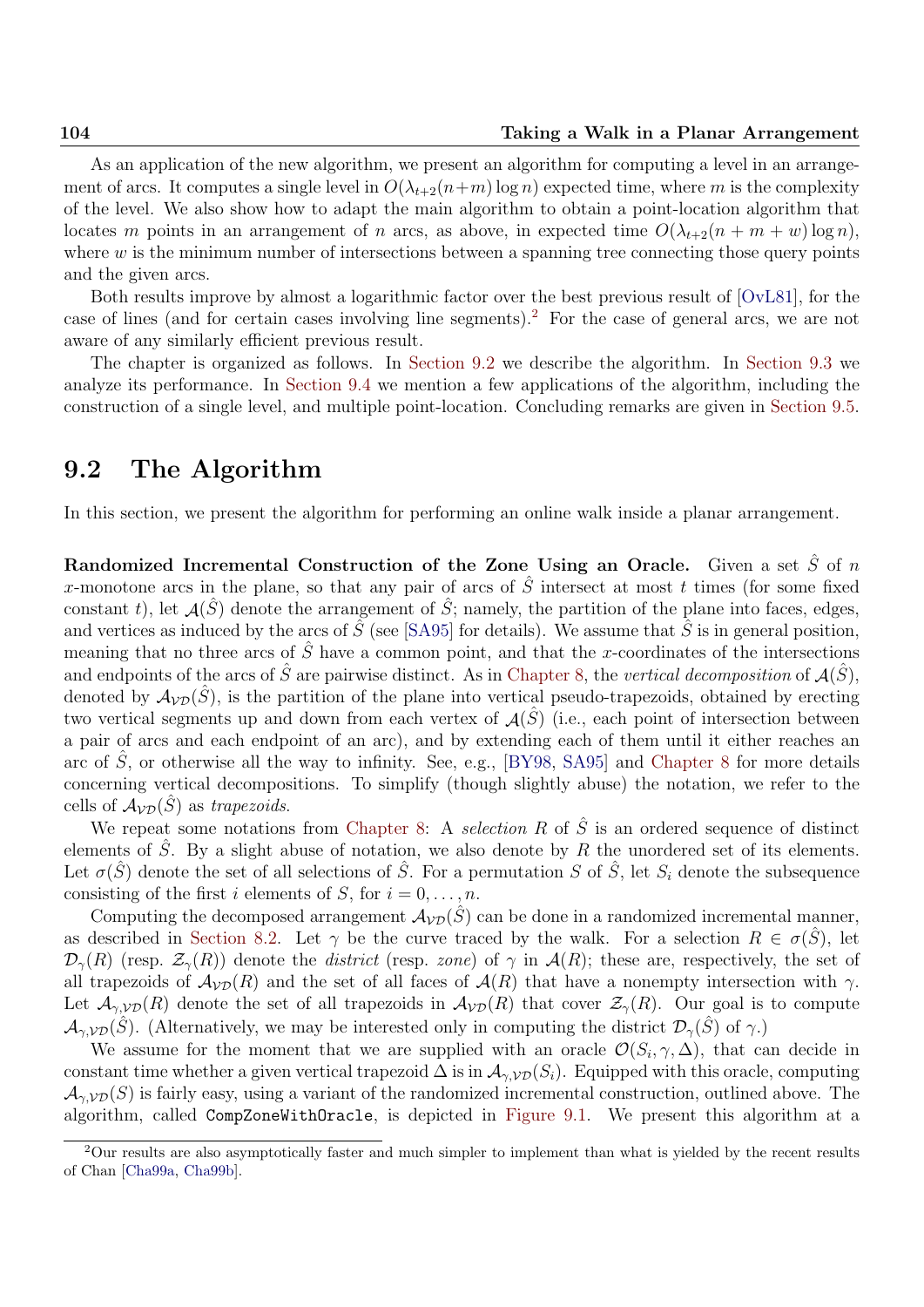Note that the set of trapezoids  $\mathcal{C}_i$  maintained by the algorithm in the *i*-th iteration is a superset of  $\mathcal{A}_{\gamma, \mathcal{V}(\mathcal{S}_i)}$ . There might be trapezoids in  $\mathcal{C}_i$  that are no longer in  $\mathcal{Z}_{\gamma}(S_i)$  (typically these are trapezoids that are separated from  $\mathcal{Z}_{\gamma}(S_i)$  by an arc that does not cross their interior and is intersected after they have been created). However, this implies that any such trapezoid will be eliminated the first time an arc that crosses it will be handled, or, if no such arc exists, at the final clean-up step of the algorithm. Moreover, the algorithm CompZoneWithOracle can be augmented to compute a *history* DAG (as in [SA95]), whose nodes are the trapezoids created by the algorithm and where each trapezoid destroyed during the execution of the algorithm points to the trapezoids that were created from it. Let  $\mathcal{HT}_{\gamma}(S_i)$ denote this structure after the i-th iteration of the algorithm. Note that the out-degree of each node of  $\mathcal{HT}_{\gamma}$  is bounded by a constant that depends on t.

Definitions. A trapezoid created by the SplitGeom operation of CompZoneWithOracle is called a transient trapezoid if it is later merged (in the same iteration) to form a larger trapezoid. A trapezoid generated by CompZoneWithOracle is final if it is not transient. The rank rank( $\Delta$ ) of a trapezoid  $\Delta$  is the maximum of the indices i, j of the arcs containing the bottom and top edges of  $\Delta$  in the permutation S. We denote by  $D(\Delta)$  the *defining set of a final trapezoid*  $\Delta$ ; this is the minimal set D such that  $\Delta \in A_{\mathcal{VD}}(D)$ . It is easy to verify that  $|D(\Delta)| \leq 4$ . We can also define  $D(\Delta)$  for a transient trapezoid  $\Delta$ , to be the minimal set D such that  $\Delta$  can be transient during an incremental construction of  $\mathcal{A}_{\mathcal{VD}}(D)$ . Here it is easy to verify that  $|D(\Delta)| \leq 6$ . The *index* index( $\Delta$ ) of a trapezoid  $\Delta$  is the minimum *i* such that  $D(\Delta) \subseteq S_i$ . For a trapezoid  $\Delta$ , we denote by cl( $\Delta$ ) the *conflict list* of  $\Delta$ ; that is, the set of arcs of S<sup>of</sup> that intersect  $\Delta$  in its interior. Let next( $\Delta$ ) denote the first element of cl( $\Delta$ ), according to the ordering of S.

For a trapezoid  $\Delta$  generated by CompZoneWithOracle, which was not merged into a larger trapezoid, we denote by father( $\Delta$ ) the trapezoid that  $\Delta$  was generated from. A vertical side of a trapezoid  $\Delta$  is called a *splitter*. A splitter  $\nu$  is *transient* if it is not incident to the intersection point (or endpoint) that induced the vertical edge that contains  $\nu$  (this means that the two trapezoids adjacent to  $\nu$  are transient, and will be merged into a larger final trapezoid). See Figure 9.2 for an illustration of some of these definitions. It is easy to verify that a trapezoid  $\Delta$  is transient if and only if at least one of its bounding splitters is transient. Thus, one can decide whether a trapezoid is transient, by inspecting its splitters, in constant time.

The online algorithm constructs portions of  $\mathcal{HT}_{\gamma}(S)$  incrementally, as they are needed. This is done by performing a sequence of point locations in the arrangement, where each such query constructs the final trapezoid of  $A_{V\mathcal{D}}(S)$  that contains the query point, plus all ancestor trapezoids that lie on paths of  $\mathcal{HT}_{\gamma}(S)$  from the root to that trapezoid. Informally, instead of building  $\mathcal{HT}_{\gamma}(S)$  layer-by-layer, as is done by CompZoneWithOracle, the online algorithm constructs the DAG in an 'orthogonal' DFS manner. The intuition behind the design and efficiency of the algorithm is that the expected number of nodes in  $\mathcal{HT}_{\gamma}(S)$  is only  $O(\lambda_{t+2}(n+m))$ , whereas the overall expected running time of CompZoneWithOracle is  $O(\lambda_{t+2}(n+m) \log n)$  (this is the expected overall size of the conflict lists of the computed nodes, which the algorithm needs to construct and manipulate). Both bounds are easy consequences of known results, and will be discussed in Section 9.3.2. Thus, in our quest to usurp the oracle, we can afford to pay an extra  $O(\log n)$  time during the search for and construction of each node of  $\mathcal{HT}_{\gamma}(S)$ . This indeed will be the cost of a point-location query (ignoring the time required for constructing any new node of  $\mathcal{HT}_{\gamma}(S)$  that the query has to pass through). Informally, the online algorithm performs essentially the same operations as the preceding algorithm, except that it executes them in a different order, and,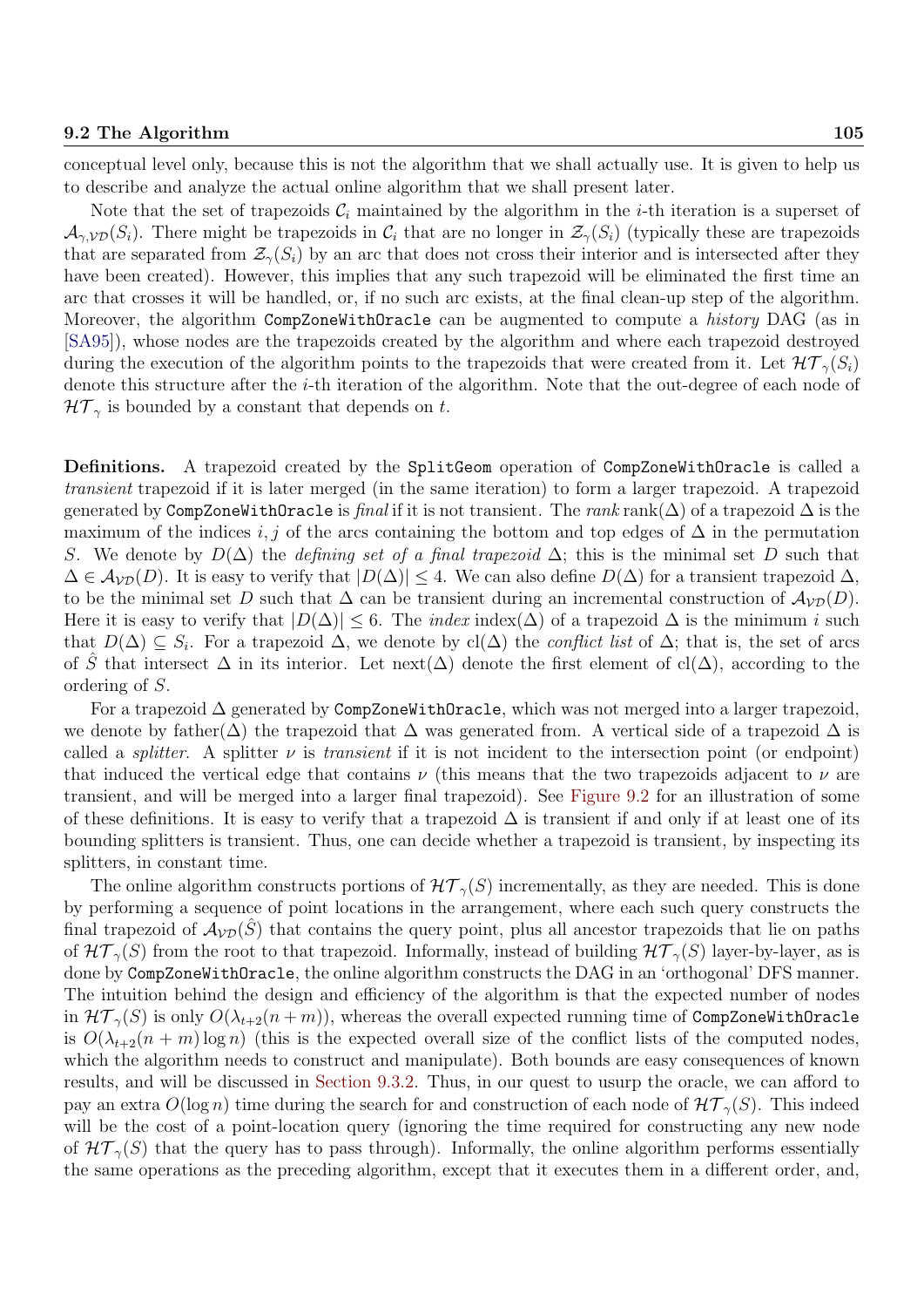```
ALGORITHM CompZoneWithOracle(\hat{S}, \gamma, \mathcal{O})Input: A set \hat{S} of n arcs, a curve \gamma, an oracle \mathcal OOutput: \mathcal{A}_{\gamma, \mathcal{V}\mathcal{D}}(\hat{S})begin
    Choose a random permutation S = \langle s_1, s_2, \ldots, s_n \rangle of \hat{S}.
    \mathcal{C}_0 \leftarrow \left\{ \mathbb{R}^2 \right\}for i from 1 to n do
         D_i \leftarrow\Big\{ \Delta \ \Big|\ \Delta \in \mathcal{C}_{i-1}, int\, \Delta \cap s_i \neq \emptyset \Big\}Temp \leftarrow \emptysetfor each \Delta \in \mathcal{D}_i do
             Temp \leftarrow Temp \cup SplitGeom(\Delta, s_i),where \texttt{SplitGeom}(\Delta, s) is the operation of splitting a vertical
                  trapezoid∆ crossed by an arc s into a constant number of
                 vertical trapezoids, as in [BCKO08] and Chapter 8, such that the
                 new trapezoids cover \Delta, and they do not intersect s in their interior.
        end for
        Merge all the adjacent trapezoids of Temp that have the same top
             and bottom arcs. Let Temp_1 be the resulting set of trapezoids.
        Let Temp_2 be the set of all trapezoids of Temp_1 that are in \mathcal{A}_{\gamma, \mathcal{VD}}(S_i).
             Compute this set using |Temp_1| calls to \mathcal{O}.
        \mathcal{C}_i \leftarrow (\mathcal{C}_{i-1} \setminus \mathcal{D}_i) \cup Temp_2end for
    Remove from \mathcal{C}_n all trapezoids not belonging to \mathcal{A}_{\gamma,\mathcal{VD}}(\hat{S}), by checking
        with \mathcal O each trapezoid of \mathcal C_n.
    return \mathcal{C}_nend CompZoneWithOracle
```
Figure 9.1: A randomized incremental algorithm for constructing the zone of a walk in an arrangement of arcs, using an oracle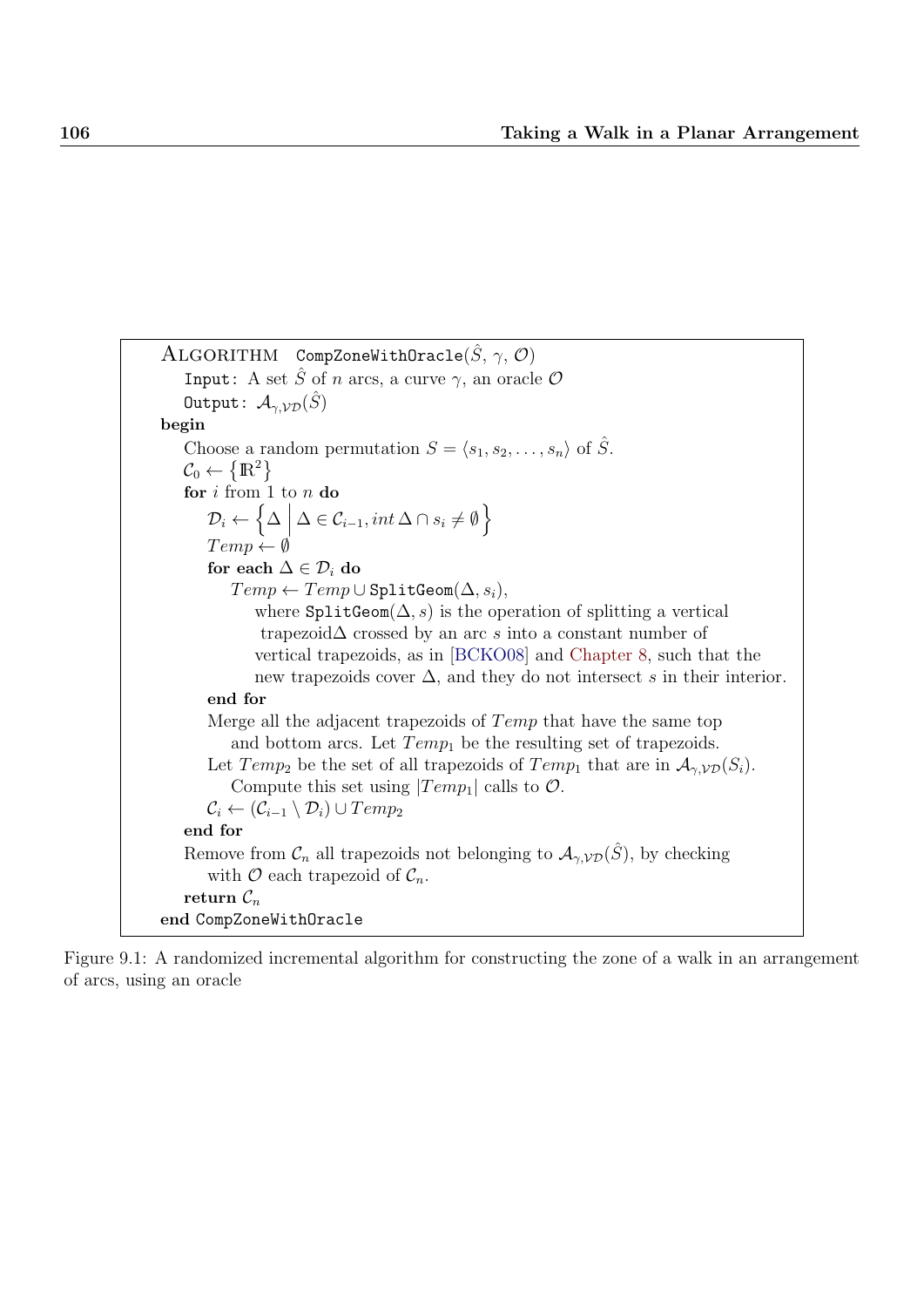

Figure 9.2: Illustration of the definitions:  $\nu$  is a transient splitter, and thus  $\tau$ ,  $\tau'$  are both transient. We have rank $(\tau) = \text{index}(\tau) = 4$ , rank $(\Delta) = 3$ , and  $\text{index}(\Delta) = 5$ , where  $S = \langle l_1, l_2, l_3, l_4, l_5 \rangle$ .

in addition, it may revisit again and again portions of the DAG that have already been constructed as it searches down the DAG while performing point locations. However, since this extra cost is only logarithmic, it does not increase the asymptotic complexity of the algorithm.

An Online Algorithm for Constructing the Zone. Let us assume that the random permutation S of S<sup>of</sup> has been fixed in advance. Note that S predetermines  $\mathcal{HT}_{\gamma} = \mathcal{HT}_{\gamma}(S)$ . The key observation in the online algorithm is that in order to construct a specific leaf of  $\mathcal{HT}_{\gamma}(S)$  we do not have to maintain the entire DAG, and it suffices to compute only the parts of the DAG that lie on paths connecting the leaf with the root of  $HT_{\gamma}$  (there might be several such paths, since our structure is a DAG, and not a tree).

To facilitate this computation, we maintain a *partial history* DAG, denoted by  $T$ . The nodes of  $T$  are of two types: (i) final nodes: those are nodes whose corresponding trapezoids appear in  $\mathcal{HT}_{\gamma} = \mathcal{HT}_{\gamma}(S)$ , and (ii) transient nodes: these are some of the leaves of  $T$ , whose corresponding trapezoids are transient. A transient node can be easily detected since its trapezoid is transient. A final node is simply a node which is not transient. In particular, all the internal nodes of T are copies of identical nodes of  $\mathcal{HT}_{\gamma}$ (whose corresponding trapezoids are final), while some of the leaves of T might be transient. Intuitively, T stores the portion of  $\mathcal{HT}_{\gamma}$  that we have computed explicitly so far. The transient leaves of T delimit portions of  $\mathcal{HT}_{\gamma}$  that have not been expanded yet. Inside each node of T, we also maintain the conflict list of the corresponding trapezoid  $\Delta$  and its first element next( $\Delta$ ).

Suppose we wish to compute a leaf of  $\mathcal{HT}_{\gamma}$  that contains a given point p. We denote this operation by PointLocate(p). We first locate the leaf of T that contains p. This is done by traversing a path in T, starting from the root of  $T$ , and going downward in each step into the child of the current trapezoid that contains  $p$  (each such step requires  $O(1)$  time, because, as already noted, the out-degree of any node of  $\mathcal{HT}_{\gamma}$ , and thus of T, is bounded by a constant that depends on t). (A technical issue that we face is that usually  $p$  lies on some trapezoid boundary, so we need additional local information to determine which child to descend to at each of the above steps — see below for more details) At the end we either reach a final leaf (with an empty conflict list) which is the required leaf of  $\mathcal{HT}_{\gamma}$ , or we encounter a leaf v of T. In the latter case, we need to expand T further below v. If v represents a transient trapezoid, then the first step is to replace v by the corresponding node  $v^*$  of  $\mathcal{HT}_{\gamma}$ , obtained by merging the transient trapezoid of  $v$  with adjacent transient trapezoids, with identical top and bottom arcs, to form the final trapezoid associated with  $v^*$ . If v is a final node we expand it by splitting it with the first arc that crosses its trapezoid, using steps (iv) and (v) below.

Assume for the moment that we are supplied (for the case where  $v$  is transient) with a method (to be described shortly) to generate all those adjacent transient trapezoids, whose union forms the final trapezoid that is stored at  $v^*$  in  $\mathcal{HT}_{\gamma}$ . Then we do the following: (i) Merge all those transient trapezoids into a new (final) trapezoid  $\Delta$ ; (ii) Compute the conflict list cl( $\Delta$ ) from the conflict lists of the transient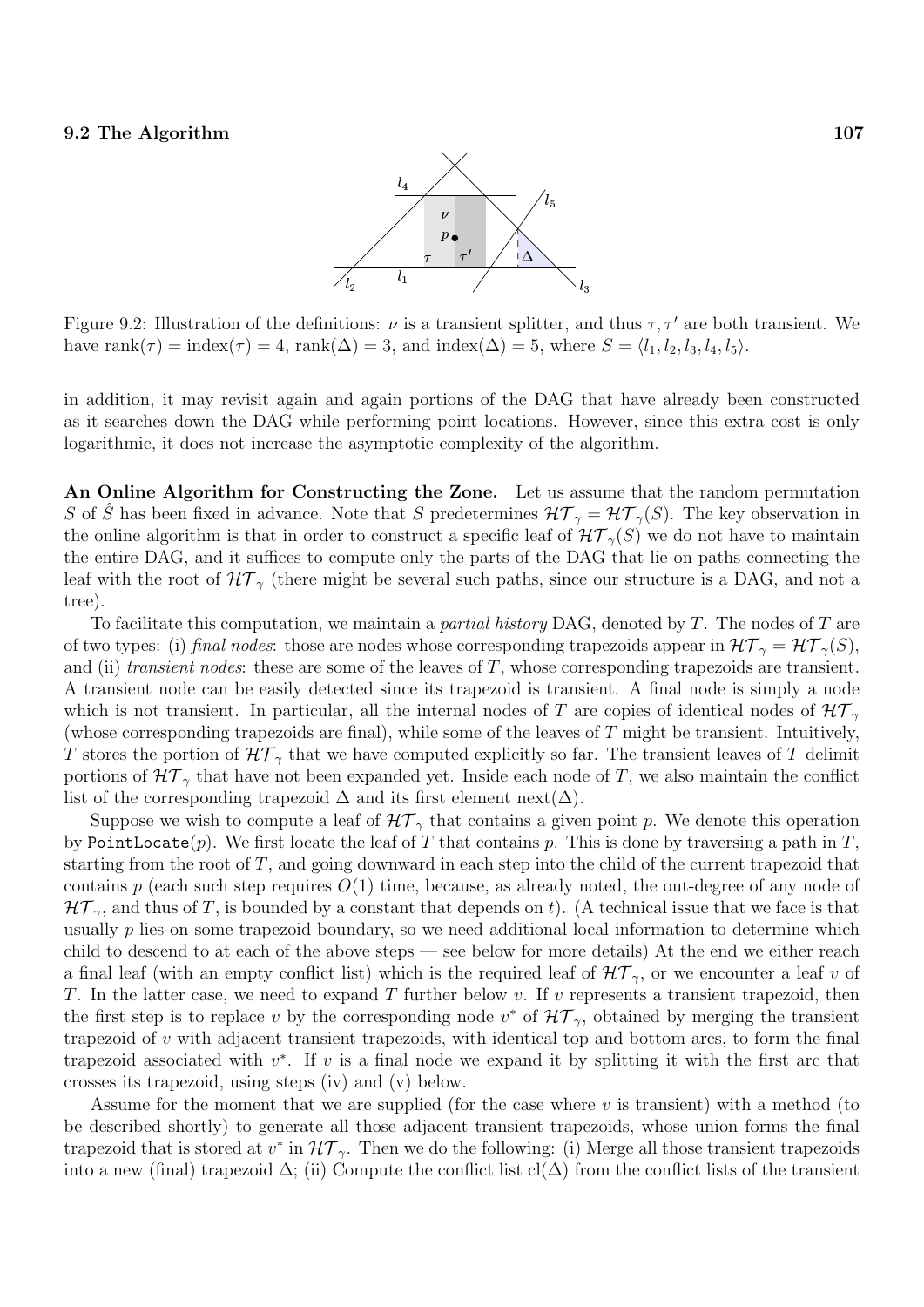trapezoids; (iii) Compute the first element  $s_{\Delta} = \text{next}(\Delta)$  in cl( $\Delta$ ) according to the permutation S; (iv) Compute all the transient or final trapezoids generated from  $\Delta$  by splitting it by  $s_{\Delta}$  (this generates O(1) new trapezoids); and (v) Extract from  $cl(\Delta)$  the conflict list  $cl(\Delta')$  of each new trapezoid  $\Delta'$ , and compute next( $\Delta'$ ) as well.

Overall, this requires  $O(k+l)$  time, where k is the number of transient trapezoids that are merged, and l is the total length of the conflict lists of these transient trapezoids. This is trivial to show for steps (i), (iii), (iv) and (v). To perform in step (ii) the merging of the conflict lists in linear time, one may use a global bit-vector structure. Namely, we initialize before the execution of the algorithm a bit-vector b of size n to be everywhere zero. To merge several conflict lists  $L_1, \ldots, L_k$ , we scan each list in turn, and for each of its elements  $s_j$ , we first test whether  $b_j = 0$ ; if so, we add  $s_j$  to the output conflict list, and change  $b_i$  to 1. After creating the output conflict list in this manner, we scan the output list, turning off all the bits that got turned on.

In this manner, we have upgraded a transient leaf  $v$  of  $T$  into a final node  $v^*$ . We denote this operation by Expand(v). We can now continue going down in T, passing to the child of  $\Delta$  that contains p and repeating recursively the above procedure at that child, until constructing and reaching the desired leaf of  $\mathcal{HT}_{\gamma}$  that contains p (namely, until we reach a node that is final and had empty conflict list).

To complete the presentation of this point location mechanism, we describe  $\texttt{Expand}(v)$ , the procedure that computes the 'sibling' transient trapezoids that are adjacent to the transient trapezoid of  $v$ .

Let  $\tau$  be the transient trapezoid. Then either the top arc or the bottom arc of  $\tau$  are the cause of the splitting that generated  $\tau$ . In particular, next( $\tau_f$ ) is either the top or bottom arc of  $\tau$ , where  $\tau_f$  = father( $\tau$ ) denotes the trapezoid that  $\tau$  was generated (split) from. This also implies that rank( $\tau$ ) = index( $\tau$ ). Since  $\tau$  is transient, one of the splitters of  $\tau$  must be transient. Let  $\nu$  denote such a transient splitter, and let us assume that  $\nu$  is the right edge of  $\tau$ . Note also that  $\tau_f$  must be a final trapezoid, so in particular  $\nu$  was generated from a final splitter (by the insertion of an arc that separated  $\nu$  from the vertex that induced the bigger final splitter).

We compute the transient trapezoid  $\tau'$  that lies to the right of  $\tau$  and has the same top and bottom arcs, by taking the midpoint p of  $\nu$ , and by performing a point-location query of p in T using (recursively) the same mechanism described above. During this point-location process, we always go down into the trapezoid  $\Delta$  that contains p in its interior or on its left edge; see below for details. We stop as soon as we encounter a transient trapezoid  $\tau'$  that has a left edge identical to  $\nu$ . This happens when  $\tau$  and  $\tau'$  have the same top and bottom edges; namely, we stop when  $rank(\tau) = rank(\tau')$ . (Intuitively, if the trapezoid  $\tau'$  has rank smaller than  $rank(\tau)$ , then either it fully contains  $\nu$  in its interior, or its left edge is longer than (and contains)  $\nu$ ; the first time when both  $\tau$  and  $\tau'$  have the same connecting edge is when their top and bottom edges are identical, namely, when  $rank(\tau) = rank(\tau')$ .) See below for more details in the proof of correctness of the algorithm. We continue this process of collecting adjacent transient trapezoids using point-location queries on midpoints of transient splitters, until the two extreme splitters (the left splitter of the leftmost trapezoid in the sequence and the right splitter of the rightmost trapezoid) are non-transient. We take the union of those trapezoids to be the new expanded trapezoid. See Figure 9.2 for a scenario where such a merging occurs. A more detailed illustration is given in Appendix 9.B below.

Of course, during this point-location process, we might be forced into going into parts of  $\mathcal{HT}_{\gamma}$  that are rather remote from the point  $p$ . In such a case, we will compute those parts in an online manner, by performing PointLocate and Expand calls on the relevant trapezoids that we encounter while going down T. Thus, the point-location process is recursive, and might be quite substantial. Nevertheless, as will be argued below, the overall cost of the PointLocate and Expand operations is not excessive, so these operations are efficient in an amortized sense.

Let  $\gamma$  be the curve of the online walk whose zone we wish to compute. We consider  $\gamma$  to be a directed curve, supplied to us by the user through a function  $\texttt{EscapePoint}_\gamma.$  The function  $\texttt{EscapePoint}_\gamma(p, \Delta)$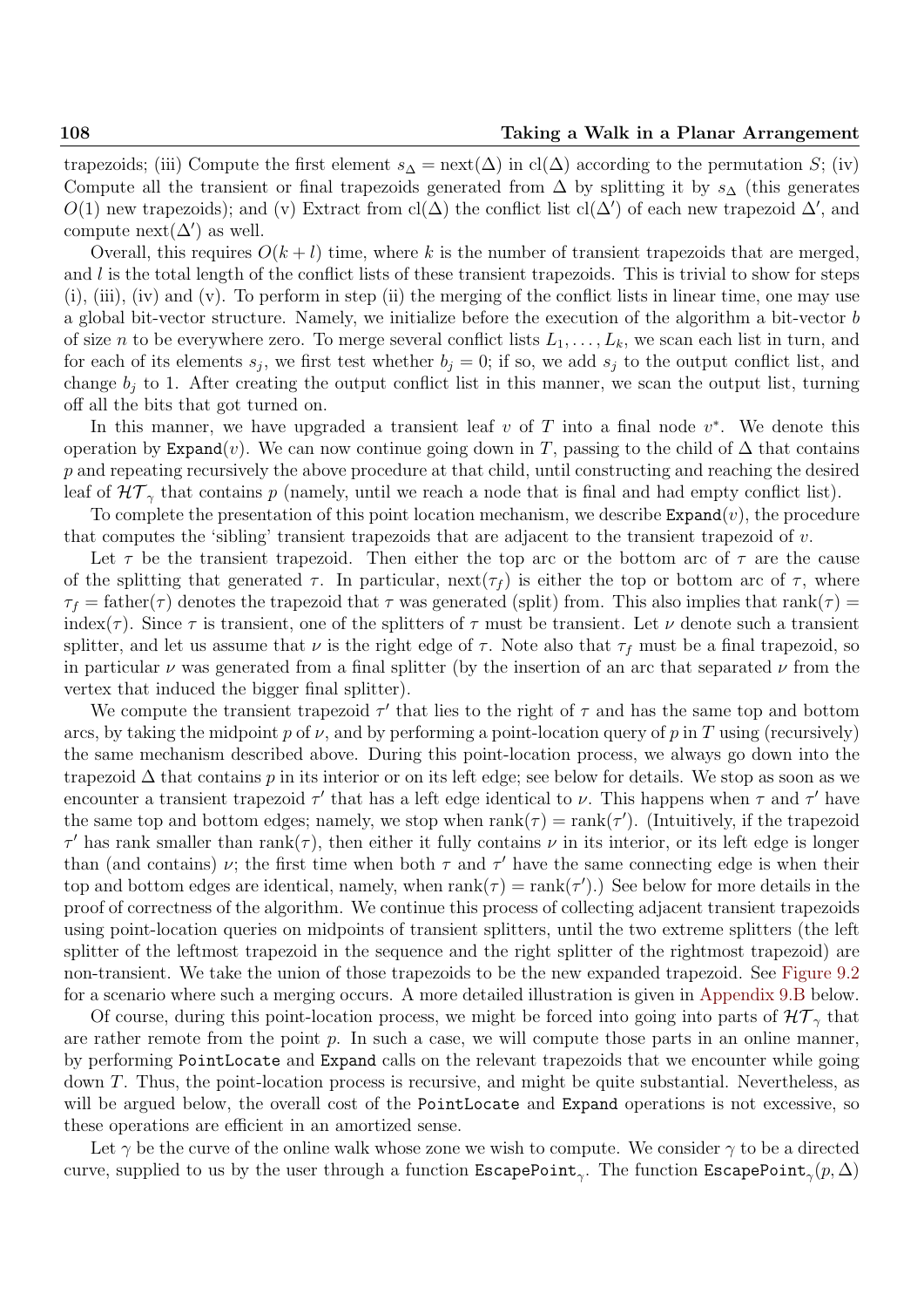receives as input a point  $p \in \gamma$ , and a trapezoid  $\Delta$  that contains p, and outputs the next intersection point of  $\gamma$  with  $\partial\Delta$  following p. If  $\gamma$  ends before we reach  $\partial\Delta$ , the function returns nil. We assume (although this is not crucial for the algorithm) that  $\gamma$  does not intersect itself.

Let  $G_S$  denote the adjacency graph of  $A_{VD}(\hat{S})$ . This is a graph having a vertex for each trapezoid in  $\mathcal{A}_{VD}(\tilde{S})$ , such that an edge connects two vertices if their corresponding trapezoids share a common vertical side. Under general position assumptions, each vertex in  $G<sub>S</sub>$  has degree at most 4. It is easy to verify that a connected component of  $G_S$  corresponds to a face of  $\mathcal{A}(\hat{S})$ . Given a final leaf-trapezoid  $\Delta$ , we can compute the face of  $\mathcal{A}(\hat{S})$  that contains  $\Delta$  by performing a DFS in  $G_S$ . This is done by performing point-location queries on appropriate points on the splitters of  $\Delta$ , in a manner similar to that used in the Expand operation. This yields all the neighbors of  $\Delta$  in  $G_S$ , and we continue in this manner until the entire connected component of  $G_S$  containing  $\Delta$  is constructed.

Thus, given a walk  $\gamma$ , we can compute its zone by the algorithm CompZoneOnline depicted in Figure 9.3. See Appendix 9.A for the pseudo-code of the main subroutines used by CompZoneOnline, and Appendix 9.B for an illustration of the execution of CompZoneOnline.

As will be shown in Section 9.3.1, by the time the algorithm terminates, the final parts of T are contained in  $\mathcal{HT}_{\gamma}$ . (A proper inclusion might arise; see Remark 9.3.13.) In analyzing the performance of the algorithm, we first bound the overall expected time required to compute  $\mathcal{HT}_{\gamma}$ , which can be done by bounding the expected running time of CompZoneWithOracle (in an appropriate model of computation). Next, we will bound the additional time spent by the algorithm in traversing between adjacent trapezoids (i.e., the additional time spent in performing the point-location queries).

**Remark 9.2.1** By skipping the expansion of the face that contains the current point  $p$  in CompZoneOnline, we get a more efficient algorithm that only computes the district  $D$  of the walk, that is, the collection of trapezoids in  $\mathcal{A}_{VD}(\hat{S})$  that  $\gamma$  crosses. There are cases where this will be sufficient; see Section 9.4 (e.g., in the adaptation of the algorithm for computing a level in an arrangement).

## 9.3 Analysis of CompZoneOnline

## 9.3.1 Correctness

In this subsection, we establish the correctness of CompZoneOnline. Before starting, we note that the correctness of CompZoneWithOracle is easier to establish, and follows routinely from standard considerations. We therefore omit any further details concerning this issue.

The main technical issues that arise in the proof of correctness have to do with the potentially complex patterns of exploring the DAG T that can arise during the recursive execution of the PointLocate and Expand routines. The first main step in the proof is to show that the Expand routine always terminates properly, with a transient trapezoid that is compatible with the input one. Once this is shown, the rest of the proof is a routine, though somewhat involved, task, which employs induction on the structure of T and on the sequence of steps executed by the algorithm.

**Lemma 9.3.1** During the execution of CompZoneOnline, the union of trapezoids of the leaves of  $T$  form a pairwise disjoint covering of the plane by vertical trapezoids.

Proof: By induction on the steps of CompZoneOnline, noting that this is true initially, and that each step that modifies T either merges leaf trapezoids into a larger leaf trapezoid or splits a leaf trapezoid into subtrapezoids.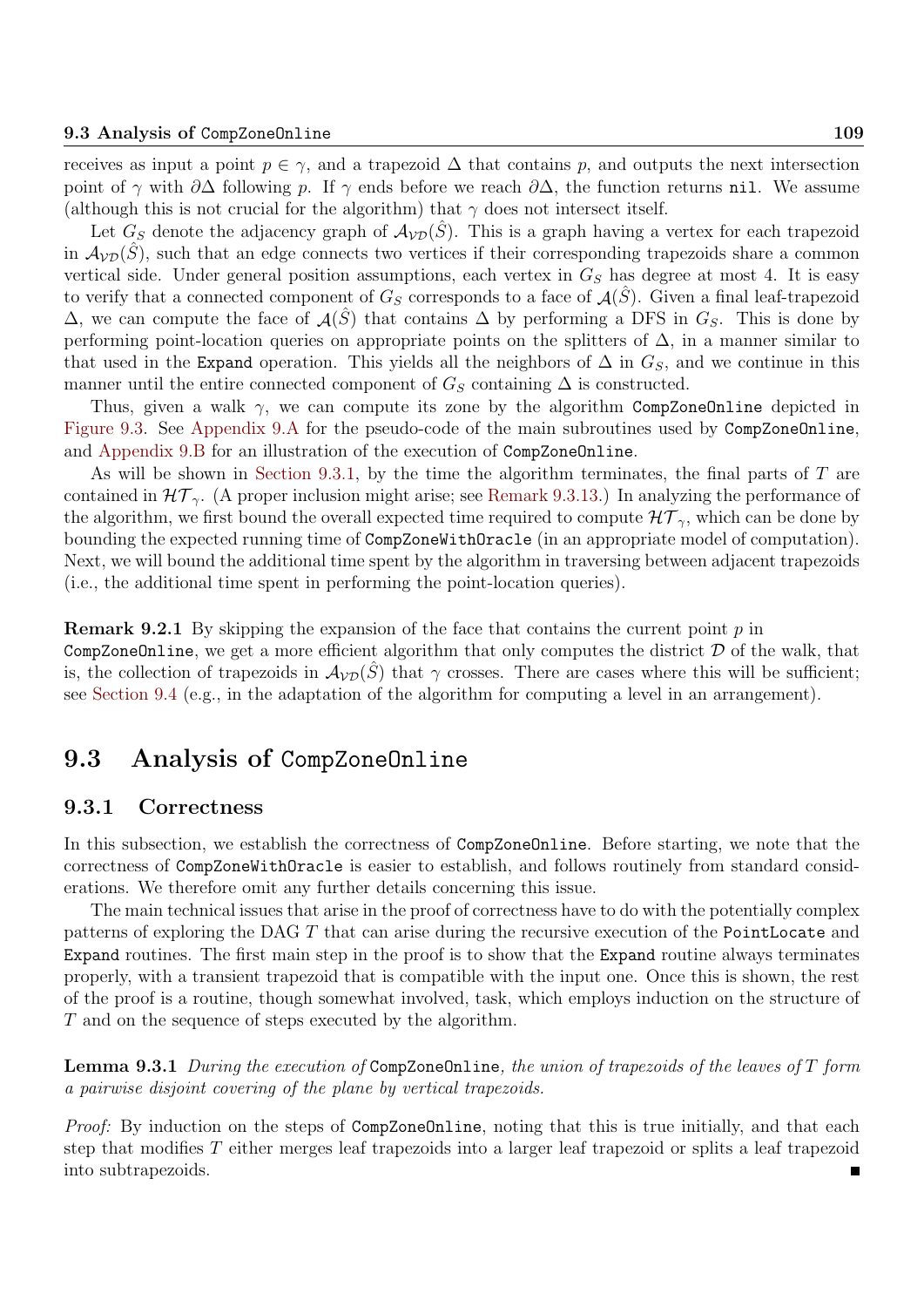```
\mathrm{ALGORITHM} CompZoneOnline(\hat{S},\,p,\,\texttt{EscapePoint}_\gamma)Input: A set \hat{S} of n arcs, a starting point p of the walk,
                 and a function EscapePoint<sub>γ</sub> that represents the walk
   Output: The decomposed zone \mathcal{A}_{\gamma, \mathcal{VD}}(\hat{S}) of \gamma in \mathcal{A}(\hat{S})begin
    Choose a random permutation S = \langle s_1, s_2, \ldots, s_n \rangle of \tilde{S}.
    T \leftarrow \{(\mathbb{R}^2, S)\} - a partial history DAG with a root corresponding to
        the whole plane; the conflict list of the root is the whole S.
   v \leftarrow PointLocate(p, \cdot),where PointLocate(p, \cdot) is the leaf of \mathcal{HT}_{\gamma} whose associated trapezoid
        contains p. (The procedure has an additional flag parameter
        that we ignore here; it is used in cases where p lies on trapezoid
        boundaries; see Appendix 9.A and below.)
    /* All the paths in \mathcal{HT}_{\gamma} from v to the root now exist in T. */
   \mathcal{D} \leftarrow {\{\Delta_v\}} (\Delta_v is the trapezoid stored at v.)
   while ( p \neq nil ) do
        p \leftarrow \texttt{EscapePoint}_\gamma(p, \Delta_v)w \leftarrow PointLocate(p, +),
            where (p, +) denotes a point p^+ on \gamma just past p, and w is the next leaf
            of \mathcal{HT}_{\gamma}, such that p^+ \in \Delta_w. This is done by performing a point-location
            query in T, as described in the text, and expanding T accordingly.
        v \leftarrow w\mathcal{D} \leftarrow \mathcal{D} \cup {\{\Delta_v\}}end while
   if only the district of \gamma needs to be computed then
        return D (the district of \gamma in \mathcal{A}_{\mathcal{VD}}(\tilde{S}))
    \mathcal{Z} \leftarrow \emptysetfor each \Delta \in \mathcal{D}Compute the face F of \Delta_v in \mathcal{A}_{\gamma, \mathcal{V}\mathcal{D}}(S) (if it had not yet been computed).
        \mathcal{Z} \leftarrow \mathcal{Z} \cup Fend for
   return Z.
end CompZoneOnline
```
Figure 9.3: Algorithm for constructing the zone of a walk in an arrangement of arcs in an online manner. See Appendix 9.A for the pseudo-code of the main subroutines used by CompZoneOnline, and Appendix 9.B for an illustration of the execution of CompZoneOnline.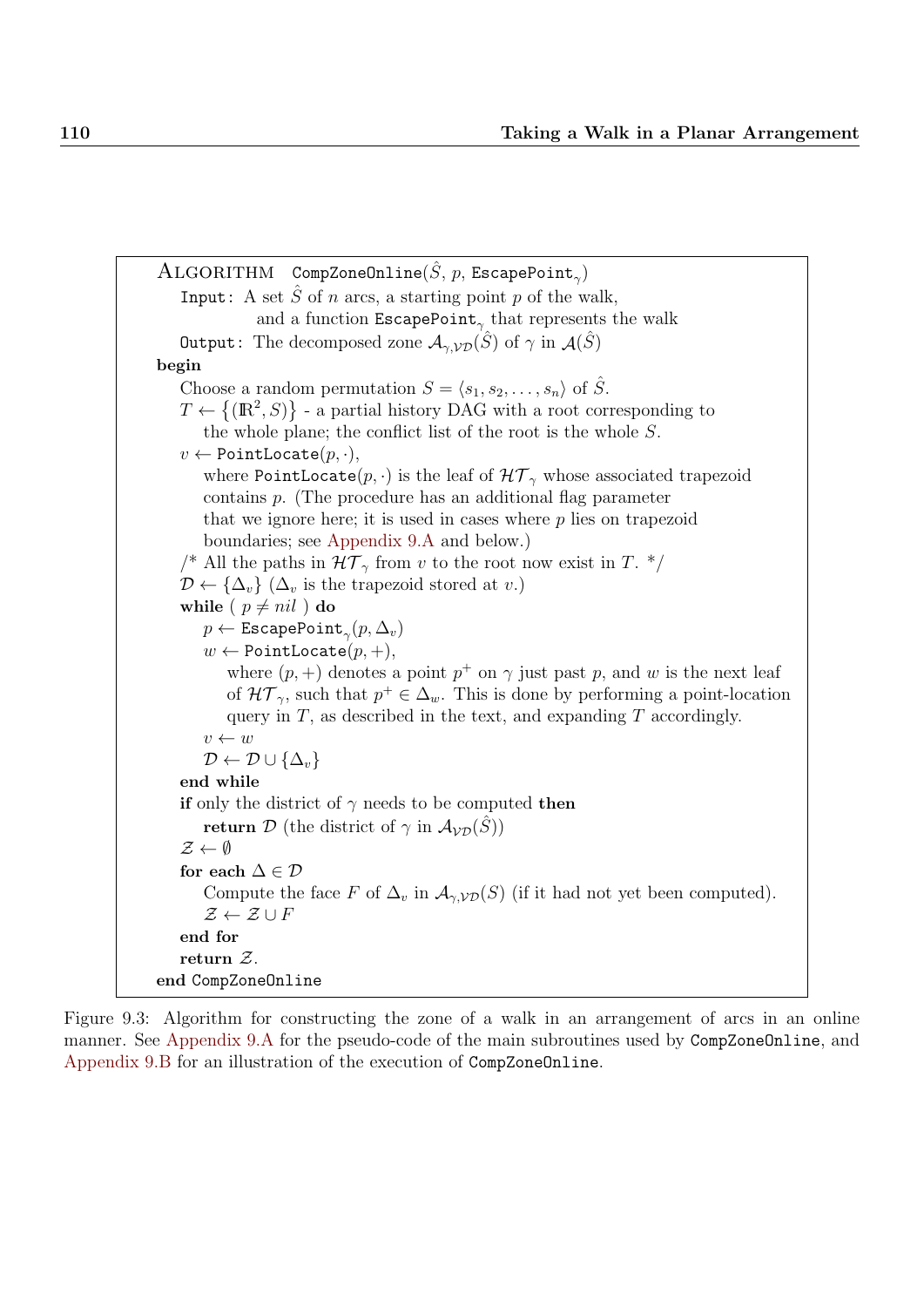Corollary 9.3.2 Each conflict list, as computed for a (transient or final) trapezoid  $\Delta$  by the procedure CompZoneOnline, is the list of all arcs of S that cross (the interior of)  $\Delta$ .

*Proof:* By induction on the steps of CompZoneOnline. Observe that the region(s) that  $\Delta$  was generated from cover  $\Delta$ , and thus the union of their conflict lists must contain, by the induction hypothesis, the correct conflict list of  $\Delta$ , which is thus correctly constructed by the appropriate Expand or PointLocate step.

Corollary 9.3.3 For a trapezoid  $\Delta$  created by CompZoneOnline, all the arcs of  $D(\Delta)$  appear in S before all the arcs of  $cl(\Delta)$ .

Consider an Expand operation that is triggered by point location at the midpoint  $p$  of a transient splitter  $\nu$  that bounds a transient trapezoid  $\tau$ , where  $\tau$  has already been generated in T and we wish to find the transient trapezoid  $\tau'$  that shares  $\nu$  with  $\tau$  as a common splitter. (It is easily verified that  $\tau'$ uniquely defined, given the permutation S.) Let i denote the rank of  $\tau$ . As noted, i is also the index of τ. Clearly  $s_i$  must be either the top or the bottom arc of τ. Assume, without loss of generality, that  $ν$ is the right splitter of  $\tau$  and that  $s_i$  is the top edge of  $\tau$ . Let  $s_j$  be the bottom arc of  $\tau$ , with  $j < i$ .

Lemma 9.3.4 During the execution of this Expand step, ignoring recursive calls, all the trapezoids that are either visited or generated fully contain  $\nu$  either in their interior or within their left edge. Consequently, for any such trapezoid, except for the last one, either its conflict list contains  $s_i$  and  $s_j$ , or it contains  $s_i$  and  $s_j$  is the bottom arc of the trapezoid. Moreover, if this sequence of trapezoids includes a trapezoid that does contain  $\nu$  on its left edge then all subsequent trapezoids in the sequence have this property.

Proof: This is shown by induction on the sequence of steps of this (nonrecursive portion of the) execution of Expand. For this proof, we assume that during this execution, any recursive call to Expand terminates correctly, with a transient trapezoid that is adjacent to the trapezoid that initiated the recursive call and has the same top and bottom arcs. If this is not the case, we assume that the algorithm aborts at that point, and from that point on there is nothing to prove. (We thus modify the algorithm for the purpose of the proof, but a subsequent argument (in Lemma 9.3.5 below) will show that the algorithm never aborts.)

The first node that the Expand procedure visits is the root of  $T$ , and the claims clearly hold in this case. Assume they hold for all trapezoids up to and including a trapezoid  $\Delta$ . Suppose first that  $\Delta$  is final, and let  $s_k = \text{next}(\Delta)$ . By induction hypothesis, the conflict list of  $\Delta$  contains  $s_i$ , so we must have  $k \leq i$ . Then Corollary 9.3.3 implies that  $s_k$  does not cross the relative interior of  $\nu$ . This implies that the subtrapezoid  $\Delta'$  of  $\Delta$  that is split from it by  $s_k$  and contains (a point slightly to the right of) the midpoint of  $\nu$  must fully contain  $\nu$  in its closure. If  $\Delta$  contained  $\nu$  on its left side then clearly this also holds for  $\Delta'$ .

If  $\Delta$  is transient then there are two subcases: If the top and bottom edges of  $\Delta$  are, respectively,  $s_i$  and  $s_j$ , then the Expand procedure terminates and returns  $\Delta$ ; the claims clearly hold in this case. Otherwise, the Expand procedure executes a recursive call with the midpoint of some (transient) splitter of ∆. As argued above, we may assume that this recursive call returns a transient trapezoid compatible with  $\Delta$ , in the above sense. We repeat this step, if needed, until we obtain a sequence of compatible transient trapezoids, including  $\Delta$ , which cannot be expanded any further. We then merge all these trapezoids into a trapezoid  $\Delta'$ , which clearly must be final. It is obvious, by construction, that  $\Delta'$ satisfies the first assertion of the lemma.

To prove the second assertion (for transient trapezoids), assume that  $\Delta$  contains  $\nu$  on its left edge  $\nu_0$ . It suffices to show that  $\nu_0$  is not transient (which will imply that  $\Delta$  is not merged with other trapezoids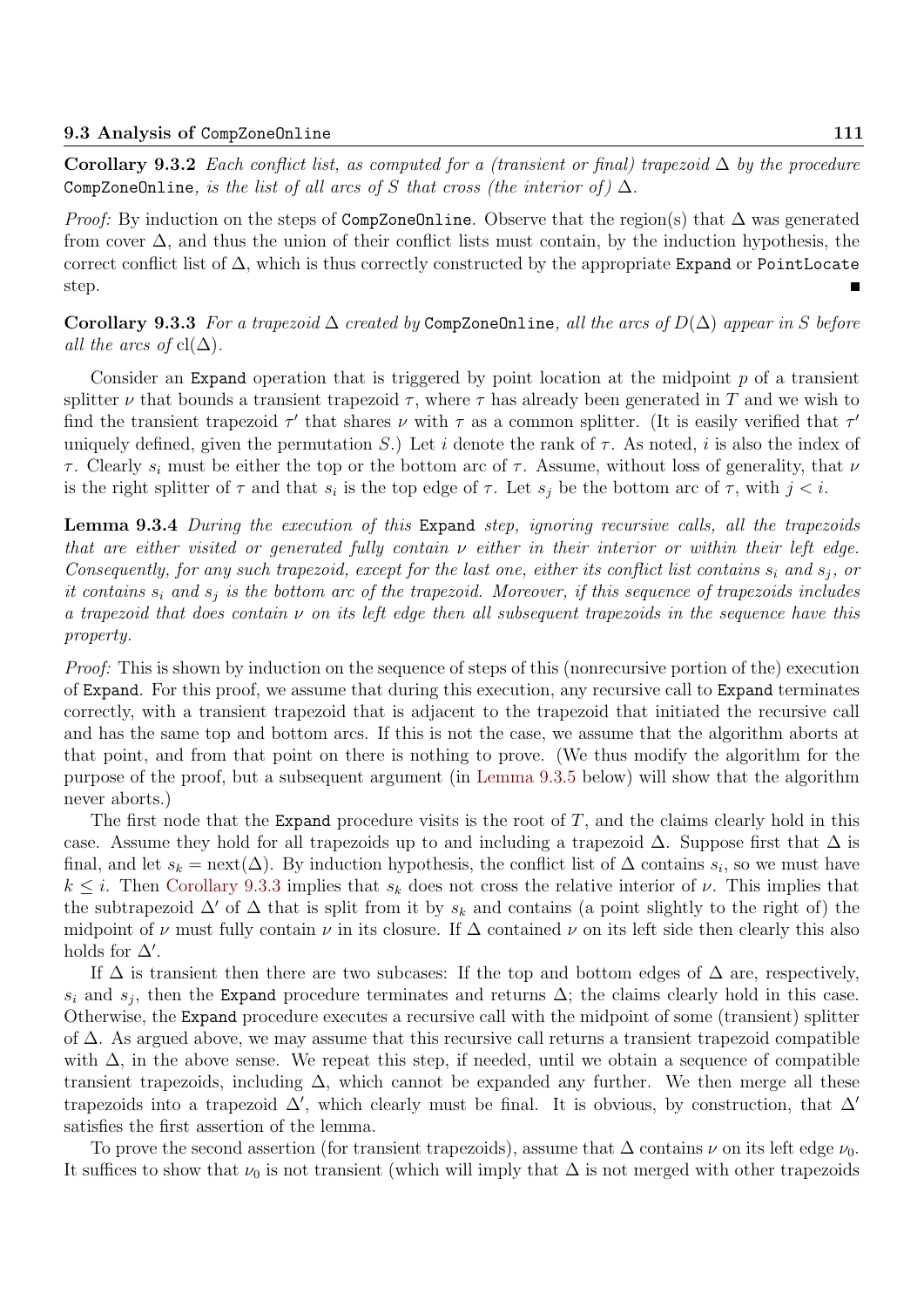on its left, so that this left splitter will be contained in  $\nu_0$ , so assume to the contrary that it is transient. As already noted, a transient splitter like  $\nu_0$  is generated when we insert an arc  $s_\ell$  that delimits  $\nu_0$  and separates it from the vertex w that induced it. Once this occurs,  $\nu_0$  will trigger a call to Expand which, if properly terminated, will erase  $\nu_0$  as it merges  $\Delta$  with adjacent transient trapezoids. As argued above, we have  $\ell < i$  (because  $s_i \in \text{cl}(\Delta)$ ).

The same argument also implies that the trapezoid  $\tau_f$  from which  $\tau$  has been split (by the insertion of  $s_i$ ) has a non-transient right splitter  $\nu^*$  that contains  $\nu$  and extends all the way to the vertex w. Thus, by Corollary 9.3.2, the conflict list of  $\tau_f$  contains  $s_\ell$ , so next $(\tau_f)$  cannot be  $s_i$ , contrary to assumption.

This induction step completes the proof of the lemma.

As a consequence, it is easily verified by induction that, during the execution of this Expand step, including all recursive calls, no arc  $s_k$  with  $k > i$  is processed.

We now show that each call to Expand terminates correctly.

Lemma 9.3.5 Each point-location query at the midpoint of a transient splitter generates a "compatible" transient trapezoid; that is, a transient trapezoid adjacent to the current transient trapezoid, that has the same top and bottom arcs.

Proof: Suppose the lemma is false, and consider the first call where this happens, where we order the calls in the order of returns from Expand (i.e. in postorder on the recursion forest). Let  $\Delta$  be the transient trapezoid that initiated this call, and assume, without loss of generality, that the call started at the right splitter  $\nu$  of  $\Delta$ , and that the top and bottom edges of  $\Delta$  are, respectively,  $s_i$  and  $s_j$ , with  $i > j$ . Arguing as in the proof of Lemma 9.3.4, we have that during the execution of the nonrecursive portion of this call, the procedure visits or generates a sequence  $\Sigma$  of trapezoids, each of which contains  $\nu$ , and, by the induction hypothesis, all recursive calls that it executes terminate properly.

Let  $s_k$ ,  $s_\ell$ , with  $k < \ell$ , be the two arcs that intersect at the vertex w that induced a splitter that contains  $\nu$  (the case where w is an endpoint of an ark  $s_k$  is handled similarly). Clearly, we must have  $k < \ell < i$ . Moreover, w must lie above  $\nu$ , or else the insertion of  $s_i$  would have disconnected  $\nu$  from w; since  $s_i$  has not yet been inserted at that stage, it easily follows that  $\nu$  could not have been formed at all. It is easily seen that any trapezoid  $\tau \in \Sigma$  that contains  $\nu$  in its interior must either contain  $s_k$  and  $s_\ell$  in its conflict list or be bounded by  $s_k$  and contain  $s_\ell$  in its conflict list. Hence, as can be easily verified,  $s_k$  and  $s_\ell$  will eventually be processed in splitting operations during this execution, and will consequently generate trapezoids in  $\Sigma$  that contain  $\nu$  on their left edge. Moreover, either  $s_i$  and  $s_i$  appear in the conflict list of any such trapezoid, or  $s_i$  appears in the conflict list and  $s_i$  bounds the trapezoid on the bottom. Eventually,  $s_i$  will thus be inserted, and then the resulting trapezoid will be compatible with  $\Delta$  and the procedure will terminate correctly, contrary to assumption.

**Lemma 9.3.6** For any final trapezoid  $\Delta$  created by the Expand procedure, during the execution of CompZoneOnline,  $\Delta$  is a trapezoid of  $\mathcal{A}_{\mathcal{VD}}(S_i)$ , where  $i = \text{index}(\Delta)$ .

*Proof:* By induction on the *depth* of the nodes in  $T$ , where the depth of a node is defined to be the length of the longest path from the root of  $T$  to this node.

The only node of depth 0 is the root of T, which is being computed during the initialization of the algorithm, and is also the only trapezoid in  $A_{\mathcal{VD}}(S_0)$ .

Assume that the induction hypothesis holds for all trapezoids of depth  $\lt k$ , and let  $\Delta$  be a final trapezoid of depth k in T. There are two cases to consider: (a)  $\Delta$  has been generated by splitting a final trapezoid  $\tau$  by inserting some arc  $s_i$ . (b)  $\Delta$  has been obtained by merging several transient trapezoids.

In case (a), by induction hypothesis,  $\tau$  is a trapezoid of  $\mathcal{A}_{\mathcal{VD}}(S_i)$ , where  $j = \text{index}(\tau)$ . By Corollary 9.3.2, the conflict list of  $\tau$  is computed correctly, so no arc  $s_{\ell}$ , with  $j < \ell < i$ , crosses  $\tau$ . Hence  $\tau$  is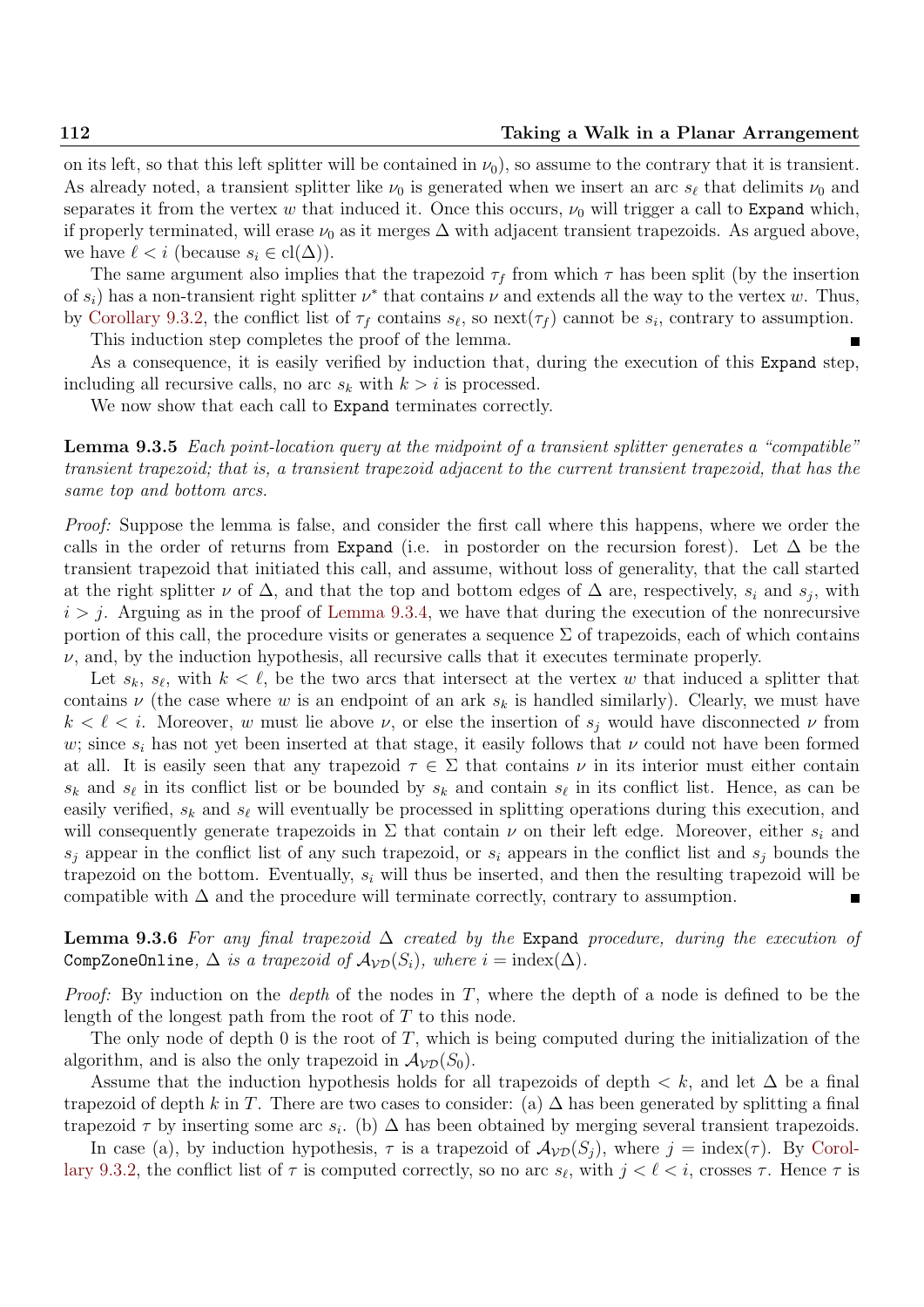also a trapezoid of  $A_{\mathcal{VD}}(S_{i-1})$ , and, by construction, any final trapezoid obtained by splitting  $\tau$  with  $s_i$ is a trapezoid of  $\mathcal{A}_{\mathcal{VD}}(S_i)$ . Since  $i = \text{index}(\Delta)$ , this completes the induction step in this case.

In case (b), let  $\tau_1, \ldots, \tau_m$  be the transient trapezoids whose merging forms  $\Delta$ . By construction, all of them have the same top arc, say  $s_i$ , and the same bottom arc, say  $s_j$ . Suppose, without loss of generality, that  $i > j$ . Since these trapezoids are transient, we have, as argued above, index( $\tau_{\ell}$ ) = rank( $\tau_{\ell}$ ) = i for each  $\ell = 1, \ldots, m$ . In particular, this also holds for the leftmost and rightmost trapezoids in this sequence, which is easily seen to imply that all the arcs in  $D(\Delta)$  belong to  $S_i$ . Finally, since the conflict lists of the  $\tau_{\ell}$ 's are computed correctly, and the conflict list of  $\Delta$  is the union of these lists, it follows that no arc in that list belongs to  $S_i$ . In other words,  $\Delta$  is a final trapezoid defined by arcs of  $S_i$  and no arc of  $S_i$  crosses its interior. This readily implies that  $\Delta$  is a trapezoid of  $\mathcal{A}_{\mathcal{VD}}(S_i)$ , and this completes the induction step in this case, and thus completes the proof of the lemma.

#### **Lemma 9.3.7** All the (final) non-leaf nodes computed by CompZoneOnline appear in  $\mathcal{HT}_{\gamma}$ .

*Proof:* What we really need to show is that each non-leaf trapezoid  $\Delta$  in T belongs to  $\mathcal{A}_{\gamma, \mathcal{V}(\mathcal{S}_{i-1})}$ , where  $s_i$  is the arc that has split  $\Delta$ , thus making it a non-leaf. Indeed, any such trapezoid belongs to  $HT_{\gamma}$ , by construction and by correctness of CompZoneWithOracle.

The proof proceeds by induction on the sequence of trapezoid-splitting steps taken by CompZoneOnline. That is, a final non-leaf trapezoid  $\Delta$  will be considered when it is split by an arc (thus becoming a nonleaf). The claim clearly holds initially for the whole plane, stored at the root of T (and of  $\mathcal{HT}_{\gamma}$ ). Let  $\Delta$ be a non-leaf final trapezoid generated in  $T$  and then split by an arc  $s_i$  by CompZoneOnline, and suppose that all previously-split non-leaf trapezoids in T appear in  $\mathcal{HT}_{\gamma}$ . The trapezoid  $\Delta$  has been split as part of a point-location query with some point p. Suppose first that  $p \in \gamma$  or p lies on a splitter of a final trapezoid of  $\mathcal{A}_{\mathcal{V}\mathcal{D}}(S)$  (the later case occurs when we expand the district of  $\gamma$  into its zone). Since  $\Delta$  is split at that point, it follows by construction that  $p \in \Delta$  and therefore  $\Delta$  belongs to  $\mathcal{A}_{\gamma, \mathcal{VD}}(S_{i-1})$ .

Otherwise, p is the midpoint of some transient splitter  $\nu$ , and the point location of p is part of some Expand operation. Again, p (and in fact the whole segment  $\nu$ ) belongs to  $\Delta$ . Let  $\tau$  be the transient trapezoid bounded by  $\nu$  that has triggered that Expand operation, and let  $\tau_0$  be the first transient trapezoid (in the execution order of CompZoneOnline) in the sequence of compatible trapezoids that includes  $\tau$ . let  $\tau_f$  be the father of  $\tau_0$ , which is a final (non-leaf) trapezoid from which  $\tau_0$  has been split by an arc s<sub>j</sub>. By induction hypothesis,  $\tau_f$  belongs to  $\mathcal{A}_{\gamma,VD}(S_{j-1})$ . Hence  $\tau_0$  is fully contained (as a set) in the zone of  $\gamma$  in  $\mathcal{A}(S_{j-1})$ . By the preceding analysis, we know that (a)  $s_j$  is the top or bottom arc of  $\tau_0$  and of  $\tau$ , and (b) during the whole Expand operation that started at  $\tau_0$  no arc beyond  $s_j$  is inserted. It follows that p belongs to the zone of  $\gamma$  in  $\mathcal{A}(S_{j-1})$ , and that  $s_i$ , the arc that has split  $\Delta$ , must satisfy  $i \leq j$ . Hence  $\Delta$  belongs to the zone of  $\gamma$  in  $\mathcal{A}(S_{i-1})$ , which establishes the induction step and thus completes the proof of the lemma.

### **Lemma 9.3.8** All the trapezoids of  $\mathcal{A}_{\gamma, \mathcal{VD}}(\hat{S})$  are computed by CompZoneOnline.

*Proof:* Consider first the sequence of trapezoids of  $A_{VD}(\hat{S})$  that constitute the district of  $\gamma$  in the full arrangement, in the order in which they are traversed by  $\gamma$ . The proof first proceeds by induction on this sequence, arguing that each of these trapezoids is produced by CompZoneOnline. As implied by the preceding analysis, each point-location query with a point p returns the trapezoid of  $A_{\mathcal{VD}}(S)$  that contains p. Hence, if the k-th trapezoid in the above sequence has been generated, the  $EscapePoint_{\gamma}$ function produces a point that lies in the next trapezoid, which will therefore also be produced by CompZoneOnline. A similar argument holds for the subsequent stage of the algorithm that expands the district of  $\gamma$  into its zone.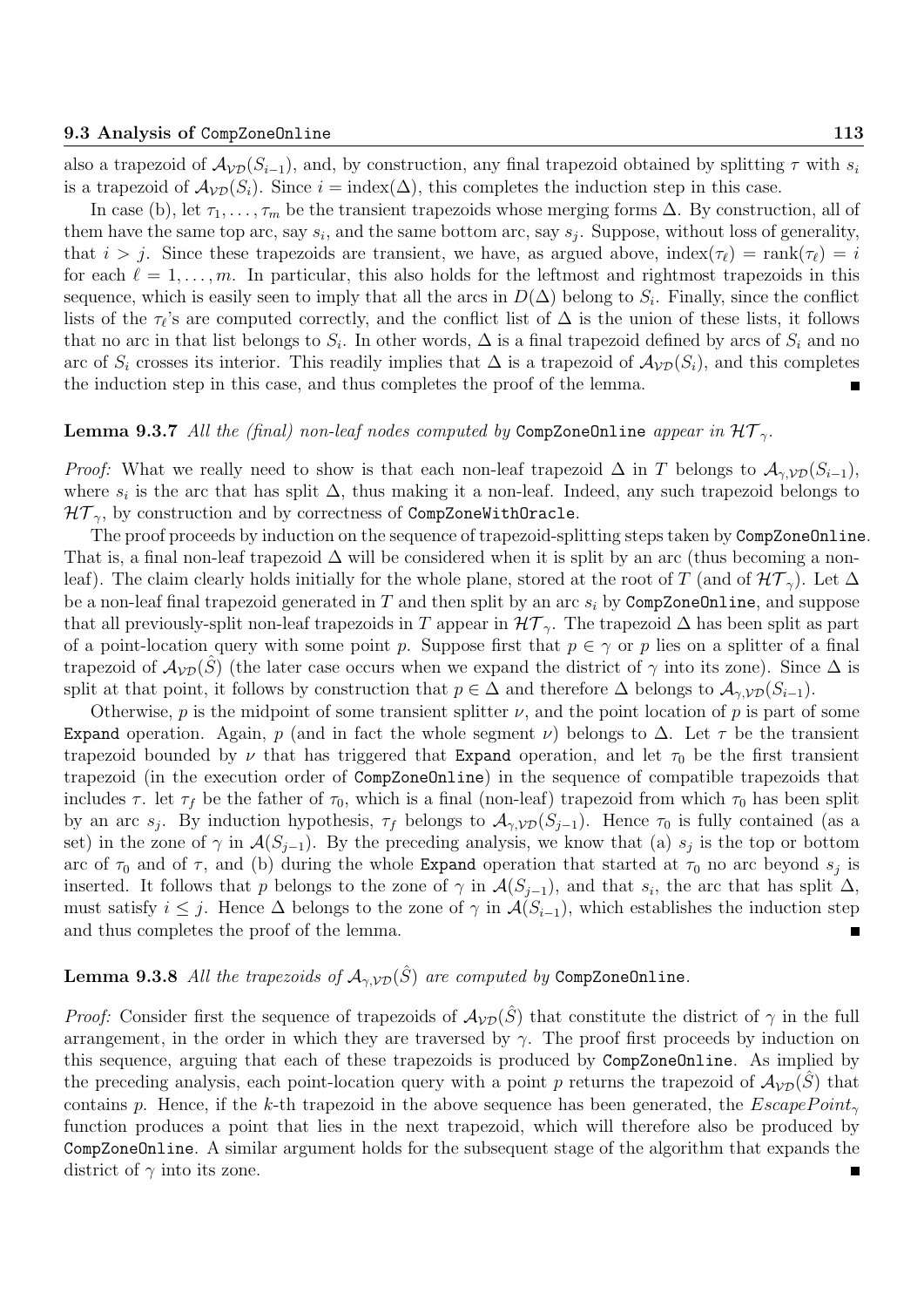## 9.3.2 Running Time

In this subsection, we first analyze the performance of CompZoneWithOracle, and then use this analysis to bound the expected running time of CompZoneOnline. We assume that CompZoneWithOracle maintains for each trapezoid  $\Delta$  its conflict list cl( $\Delta$ ) that stores the set of arcs that cross it. We also assume that each conflict list cl( $\Delta$ ) stores its minimal element next( $\Delta$ ) in the ordering of S, and that each yet uninserted arc s maintains a list of all current trapezoids  $\Delta$  for which next( $\Delta$ ) = s. Then it is easy to see that the running time of the algorithm is proportional to the overall size of all the conflict lists that it generates. We also assume that a call to the Oracle  $\mathcal O$  takes  $O(1)$  time.

**Lemma 9.3.9** The algorithm CompZoneWithOracle computes the zone of  $\gamma$  in  $\mathcal{A}_{VD}(\hat{S})$  in  $O(\lambda_{t+2}(n+m) \log n)$  expected time, and the expected number of trapezoids that it generates is  $O(\lambda_{t+2}(n+m))$ .

*Proof:* The proof is a straightforward adaptation of the proof of  $[CEG+93]$ <sup>3</sup>. Specifically, we first make m cuts at the points where  $\gamma$  crosses the arcs of  $\tilde{S}$ , thereby obtaining a collection of  $m + n$  subarcs, so that  $\mathcal{Z}_{\gamma}(\tilde{S})$  becomes a single face in the new arrangement. We now insert the original arcs of  $\tilde{S}$  one by one in the random order  $S$ . It is easily checked that the expected number of subarcs of the  $r$  random arcs have been inserted is  $O(r + \frac{m}{n})$  $\frac{m}{n}r$ ). Plugging this into the analysis in [CEG<sup>+93]</sup> and omitting the further easy details, the bounds follow easily.

**Lemma 9.3.10** The expected number of transient trapezoids generated by CompZoneOnline is  $O(\lambda_{t+2}(n+1))$ m)), and the expected total size of their conflict lists is  $O(\lambda_{t+2}(n+m)\log n)$ .

*Proof:* Each final trapezoid generated by CompZoneOnline might be split into  $O(1)$  transient trapezoids. Each final (non-leaf) trapezoid computed by CompZoneOnline is also computed by CompZoneWithOracle, as follows from Lemma 9.3.7. By Lemma 9.3.9, the expected number of such trapezoids is  $O(\lambda_{t+2}(n+m))$ .

The second part of the lemma follows by a similar argument.

**Definition 9.3.11** A curve  $\gamma$  is locally x-monotone in  $\mathcal{A}(\hat{S})$ , if it can be decomposed inside each face of  $\mathcal{A}(\hat{S})$  into a constant number of x-monotone curves.

**Theorem 9.3.12** The algorithm CompZoneOnline computes the zone of  $\gamma$  in  $\mathcal{A}(\hat{S})$  in  $O(\lambda_{t+2}(n+m)\log n)$ expected time, provided that  $\gamma$  is a locally x-monotone curve in  $\mathcal{A}(\hat{S})$ .

Proof: The time spent by CompZoneOnline is bounded by the time required to construct the history DAG, by the time spent in maintaining the conflict lists of the trapezoids, and by the time spent on performing point-location queries, as we move from one trapezoid to another in  $\mathcal{A}_{\gamma,\mathcal{VD}}(S)$ .

By Lemma 9.3.9 and Lemma 9.3.10, the expected time spent on maintaining the conflict lists of the trapezoids computed by the algorithm is  $O(\lambda_{t+2}(n+m) \log n)$ , since the total time spent on handling the conflict lists is proportional to their total length. By Lemma 9.3.10, the expected total size of those conflict lists is  $O(\lambda_{t+2}(n+m) \log n)$ .

Moreover, the depth of the history DAG constructed by the algorithm is  $O(\log n)$  with a probability polynomially close to 1 [Mul94]. Thus, the expected time spent directly on performing a single pointlocation query (that is, the number of trapezoids that contain the query point and are visited or generated during this point location step) is  $O(\log n)$ . The curve  $\gamma$  is locally x-monotone, which implies that it intersects each splitter of any trapezoid of any  $\mathcal{A}_{\gamma,VD}(\hat{S})$  at most  $O(1)$  times. Thus, the expected number

 $3$ The algorithm of  $[CEG+93]$  has some additional overhead that is not required in CompZoneWithOracle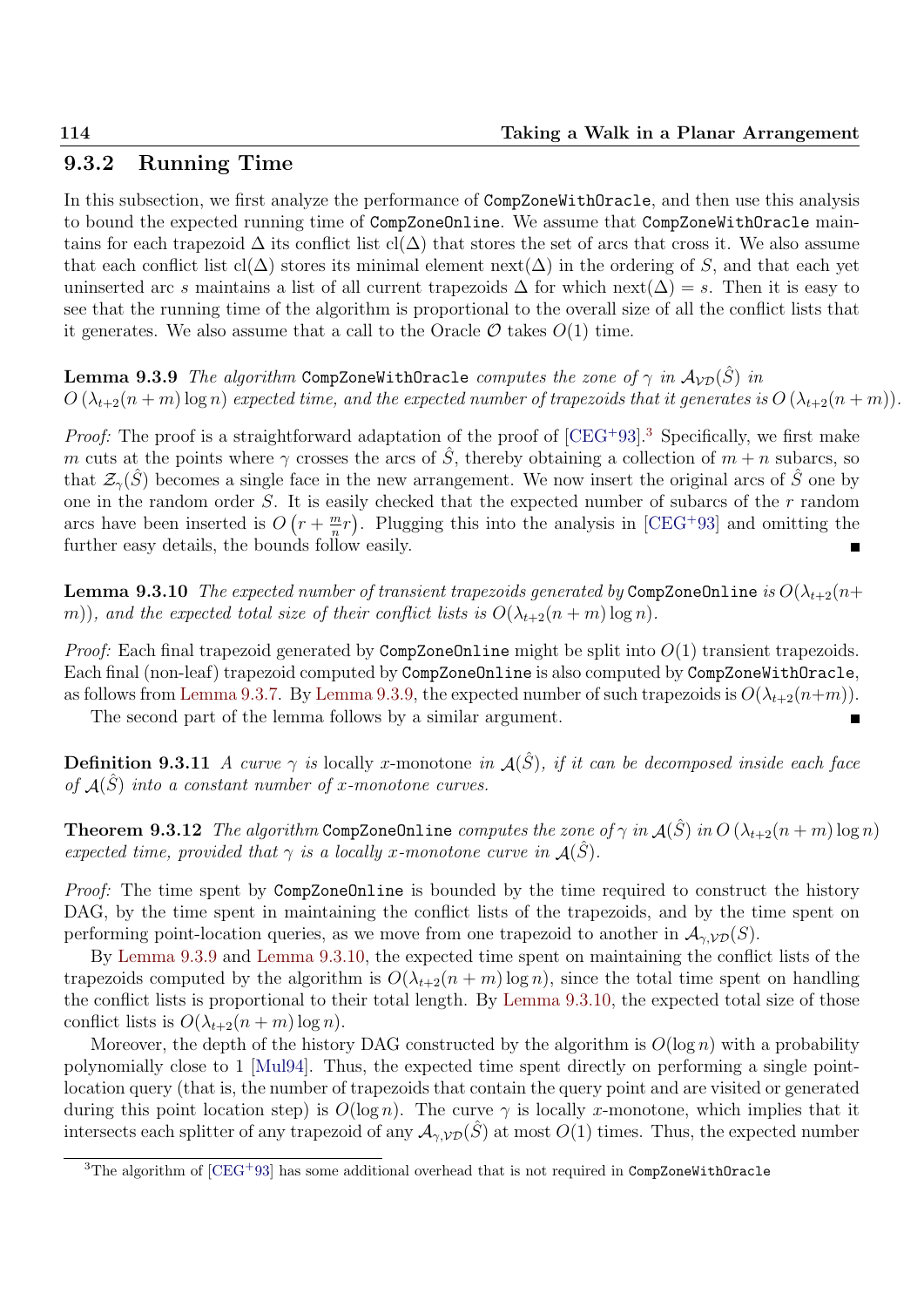П

of point-location queries performed by the algorithm is proportional to the expected number of transient and final trapezoids created, plus  $O(m)$ . By Lemma 9.3.10, we have that the expected running time is

$$
O\left(\lambda_{t+2}(n+m)\log n + (\lambda_{t+2}(n+m)+m)\log n\right) = O\left(\lambda_{t+2}(n+m)\log n\right).
$$

**Remark 9.3.13** Note that CompZoneWithOracle computes the zone of  $\gamma$  in  $\mathcal{A}_{V,D}(S_i)$ , for each  $i =$ 1, ..., *n*. As a consequence, it might compute a trapezoid  $\Delta \in A_{\gamma, \mathcal{VD}}(S_i)$  that does not intersect the zone of  $\gamma$  in  $\mathcal{A}_{\gamma, \mathcal{VD}}(S)$ . In particular, such a trapezoid  $\Delta$  will not be computed by CompZoneOnline. This is a slackness in our analysis that we currently do not know whether it can be exploited to further improve the analysis of the algorithm (we suspect that it cannot improve the above asymptotic bound on the running time).

Remark 9.3.14 The only classical result of this type that we are aware of, is due to Overmars and van Leeuwen [OvL81]. It maintains dynamically the intersection of n halfplanes in (deterministic)  $O(\log^2 n)$ time for each insertion or deletion operation. This procedure can be used to perform walks inside line arrangements in (deterministic)  $O((n+m)\log^2 n)$  time, where m is the number of intersections of the walk with the lines. Our algorithm is somewhat simpler and is faster than the algorithm of [OvL81] by nearly a logarithmic factor, and, most importantly, applies to more general arrangements.<sup>4</sup>

The technique of  $[OvL81]$  can also be used to perform x-monotone online walks in arrangement of segments. We simply regard each segment as the full line that contains it, but make it active only when the walk passes vertically above or below the segment. This means that, in addition to the usual updates that the algorithm performs, we also insert (resp. delete) segments when the walk becomes co-vertical with their left (resp. right) endpoint. (If the walk is not x-monotone, this may slow down the algorithm considerably.)

As for general arcs (or non-monotone walks in arrangements of segments), we are not aware of any result of this type in the literature. Of course, if the curve  $\gamma$  is known in advance (and is simple, in the sense that one can compute quickly its intersections with any arc of  $\hat{S}$ ), we can compute the single face containing  $\gamma$  in an appropriately modified arrangement (as in the proof of the general planar Zone Theorem [SA95, Theorem 5.11]; see also the proof of Lemma 9.3.9 using the algorithms of [BDS95, CEG<sup>+</sup>93]. These algorithms (especially the first one) are slightly simpler than the algorithm of Theorem 9.3.12, although they have the same expected performance. However, these algorithms are useless for online walks, and they are probably slower than our algorithm in practice, as they either maintain additional complicated data-structures [CEG<sup>+</sup>93], or perform additional redundant computation of regions that lie outside the zone of  $\gamma$  [BDS95].

Recently, several algorithms for performing online walks were implemented [AHH<sup>+</sup>99], including a variant of the algorithm presented here, which exhibited satisfactory performance in practice.

## 9.4 Applications

In this section we present several applications of the algorithm CompZoneOnline.

<sup>4</sup>Very recently, Chan [Cha99a] improved the result of [OvL81], providing a data structure for maintaining intersection of halfplanes in  $O(\log^{1+\epsilon} n)$  amortized time for each update. His data structure is considerably more complicated than ours and than that of Overmars and van Leeuwen, and currently seems to be only of theoretical significance. Moreover, our algorithm is still faster than Chan's (by a factor of  $O(\log^{\epsilon} n)$ ).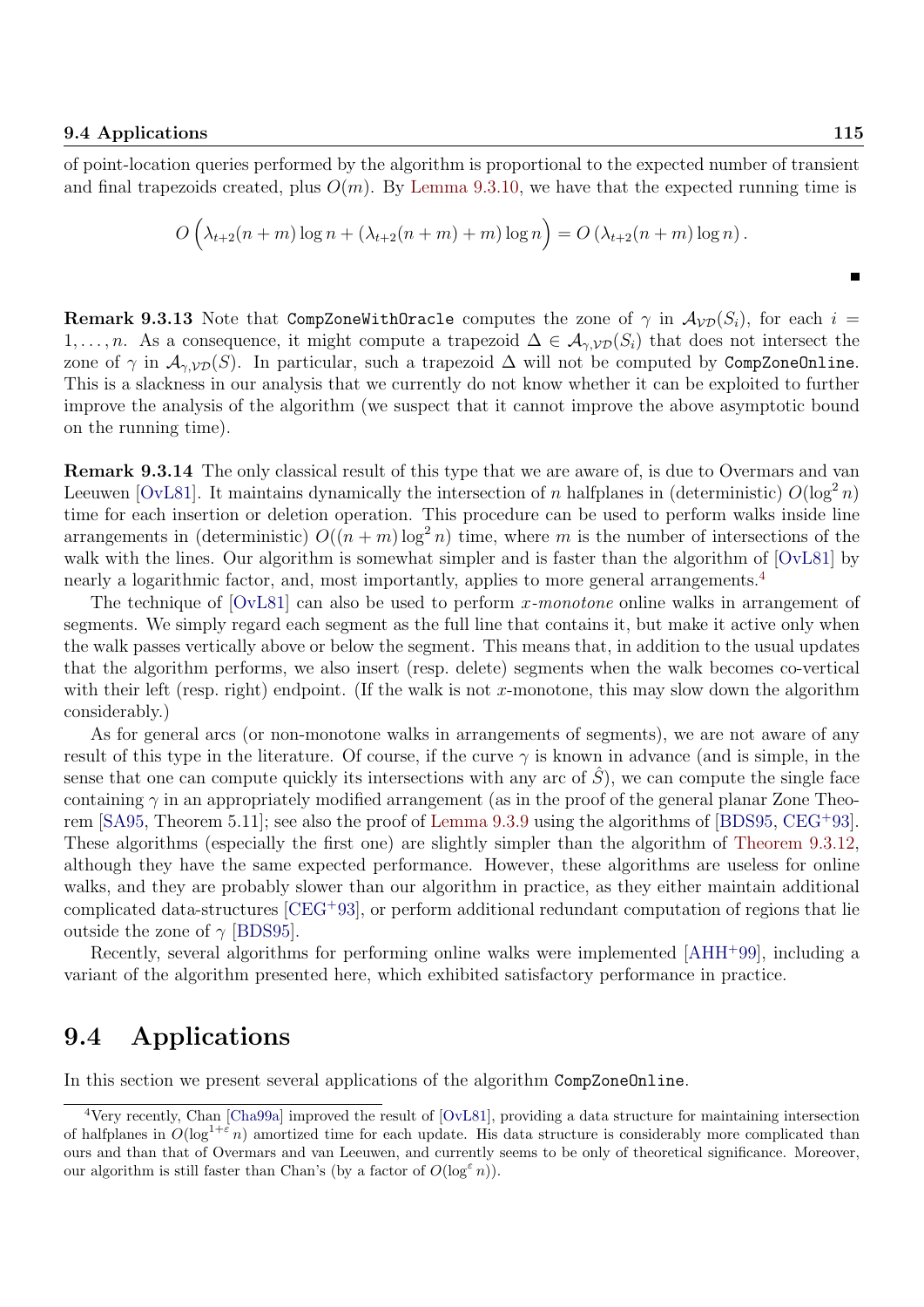

Figure 9.4: The first level in an arrangement of segments (the vertical edges show the jump discontinuities of the level, but are not part of the level).

### 9.4.1 Computing a Level in an Arrangement of Arcs

In this subsection we show how to modify the algorithm of the previous section to compute a level in an arrangement of x-monotone arcs. See also Section 8.3 for a discussion of levels in line arrangements.

**Definition 9.4.1** Let  $\hat{S}$  be, as above, a set of n x-monotone arcs in the plane, any pair of which intersect at most t times (for some fixed constant t). We also assume, as above, that  $\hat{S}$  is in general position. The level of a point in the plane is the number of arcs of  $\hat{S}$  lying strictly below it. Consider the closure  $E_l$  of the set of all points on the arcs of  $\hat{S}$  having level l (for  $0 \leq l \leq n$ ).  $E_l$  is an x-monotone (not necessarily connected) curve (which is polygonal in the case of lines or segments), which is called the level l of the arrangement  $\mathcal{A}(\hat{S})$ . At x-coordinates where a vertical line intersects less than  $l+1$  arcs of S, we consider  $E_l$  to be undefined.

Levels are a fundamental structure in computational and combinatorial geometry, and have been subject to intensive research in recent years (see [AACS98, Dey98, TT97, TT98]). Tight bounds on the complexity of a single level, even for arrangements of lines, proved to be surprisingly hard to obtain. Currently, the best known upper bound for the case of lines is  $O(n(l+1)^{1/3})$  [Dey98], while the lower bound is  $\Omega(n \log (l + 1))$  [Ede87].<sup>5</sup> See also [AACS98, TT98] for weaker upper bounds for other classes of arcs.

First, note that if  $\hat{S}$  is a set of lines, then, once we know the leftmost ray that belongs to  $E_l$ , the level l is locally defined: as we move from left to right along  $E_l$ , each time we encounter an intersection point (a vertex of  $\mathcal{A}(\hat{S})$ ) we have to change the line that we traverse. (This is also depicted in Figure 9.4.) In particular, we can compute the level  $E_l$  in  $O(\lambda_3(n+|E_l|)\log n)$  time, using CompZoneOnline. The same procedure can be used to compute a level in an arrangement of more general arcs. The only non-local behavior we have to watch for are jump discontinuities of the level caused when an endpoint of an arc appears below the current level, or when the current level reaches an endpoint of an arc (see Figure 9.4). See below for details concerning the handling of those jumps.

In the following, let  $0 \leq l \leq n$  be a prescribed parameter. Let  $E_l$  denote the level l in the arrangement  $\mathcal{A}(\hat{S})$ .

The following adaptation of CompZoneOnline to our setting is rather straightforward, but we include it for the sake of completeness. We sort the endpoints of the arcs of  $\hat{S}$  by their x-coordinates. Each time our walk reaches the x-coordinate of the next endpoint, we update  $E_l$  by jumping up or down to the next arc, if needed. This additional work requires  $O(n \log n)$  time.

If the level reaches the x-coordinate  $x_0$  of a right endpoint of an arc, past which there are fewer than  $l + 1$  arcs intersecting a vertical line, then the level lies on the highest arc just to the left of  $x_0$ and it ceases to be defined just to the right of  $x_0$ . In this case, our walk climbs to the line  $y = +\infty$ 

 $5$ Recently, a slightly larger lower bound has been announced by G. Tóth [Tót01].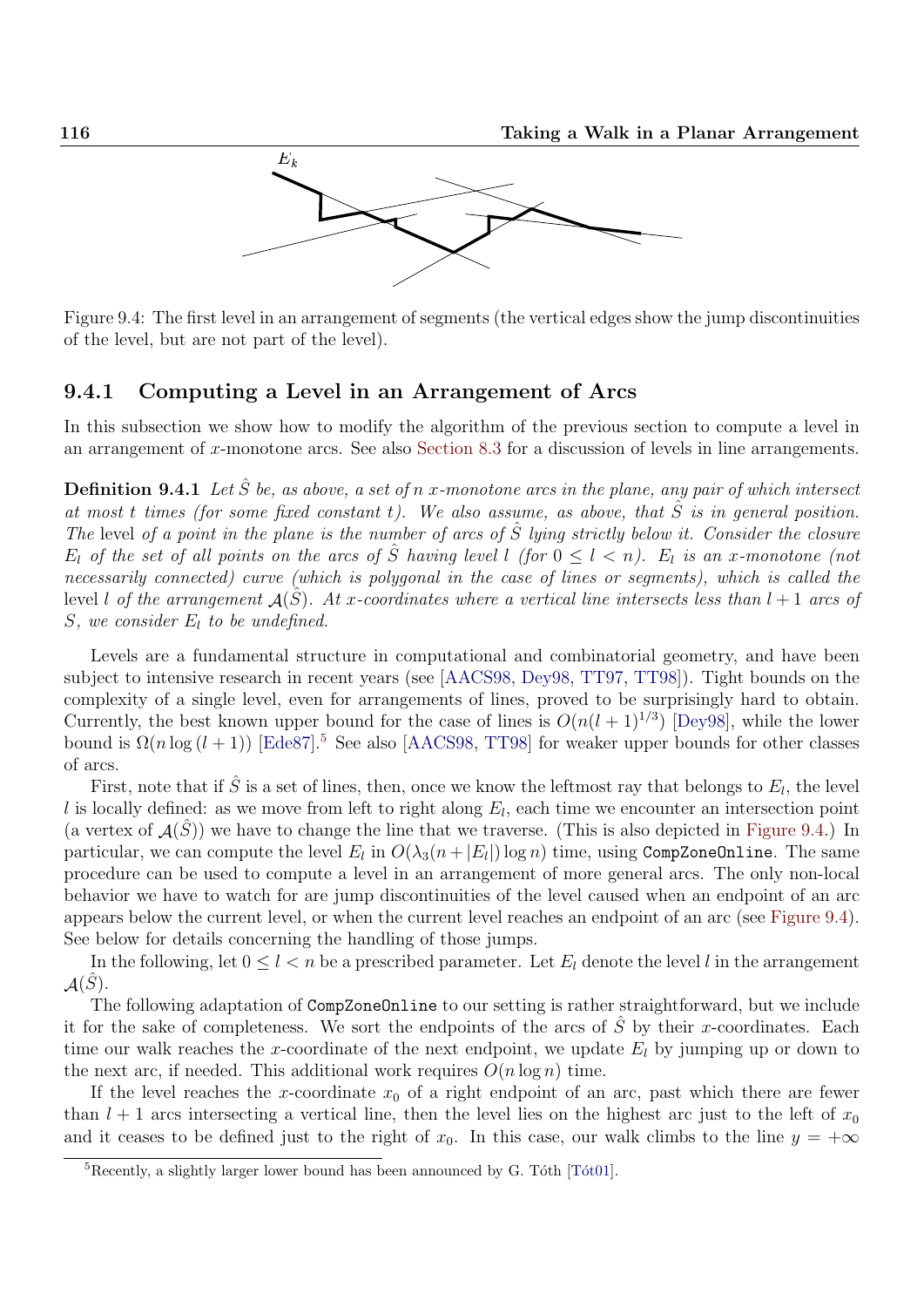#### 9.4 Applications 117

and moves along the line (effectively tracing a sequence of topmost trapezoids of  $\mathcal{A}(\hat{S})$ ) until it reaches the x-coordinate of a left endpoint of an arc, following which we might have again  $l + 1$  arcs crossing a vertical line. If so the walk then descends on the topmost arc and continues to trace the level l. For simplicity, we continue the discussion of the algorithm assuming that  $E_l$  is everywhere defined.

During the walk, we maintain the invariant that the top edge of the current trapezoid is part of  $E_l$ . To compute the first trapezoid in the walk, we compute the intersection of level  $l$  with the y-axis (this can be done by sorting the arcs according to their intersections with the y-axis). Let  $p_0$  be this starting point. We perform a point-location query with  $p_0$  in our virtual history DAG to compute the starting trapezoid  $\Delta_0$  (containing  $p_0$  on its top arc).

Now, by walking to the right of  $\Delta_0$  we can compute the part of  $E_l$  lying to the right of the y-axis. Let  $\Delta$  be the current trapezoid maintained by the algorithm, such that its top edge is a part of  $E_l$ . Let  $p(\Delta)$  denote the top right vertex of  $\Delta$ . By performing point-location queries in our partial history DAG T, we can compute all the trapezoids of  $\mathcal{A}_{\mathcal{VD}}(\hat{S})$  that contain  $p(\Delta)$  (by our general position assumption, the number of such trapezoids is at most 6; this number materializes when  $p(\Delta)$  lies in the intersection of two arcs). By inspecting this set of trapezoids, one can decide where  $E_l$  continues to the right of  $\Delta$ , and determine the next trapezoid having  $E_l$  as its roof. The algorithm sets  $\Delta$  to be this trapezoid.

If the algorithm reaches an x-coordinate of an endpoint of an arc, we have to update  $E_l$  by jumping up (if this is the right endpoint of an arc and it lies on or below the level) or down (if it is a left endpoint and lies below the level); namely, we set  $\Delta$  to be the trapezoid lying above (or below) the current  $\Delta$ .

The algorithm continues in this manner, until reaching the rightmost edge of  $E_l$ . The algorithm then performs a symmetric walk to the left of the y-axis to compute the other portion of the level.

Let CompLevel denote this modified algorithm. We summarize our result:

**Theorem 9.4.2** The algorithm Complevel computes the level l in  $A(\hat{S})$  in  $O\left(\lambda_{t+2}(n+|E_l|)\log n\right)$  expected time.

**Remark 9.4.3** Since CompLevel is online, we can use it to compute the first  $m'$  edges or vertices of  $E_l$ , in expected  $O(\lambda_{t+2}(n+m')\log n)$  time.

Remark 9.4.4 A straightforward extension of CompLevel allows us to compute any connected path within the union of  $\hat{S}$  (i.e., we restrict our "walk" to the arcs of  $\hat{S}$ ) in an on-line manner, in randomized expected time  $O(\lambda_{t+2}(m+n) \log n)$ , where m is the number of vertices of the path. As above, the extended version can also handle vertical jumps between adjacent arcs during the walk.

**Remark 9.4.5** For the case of lines, one can use the algorithm of [OvL81] to construct a level  $E_l$  in  $O(n \log n + |E_l| \log^2 n)$  deterministic time, as described, e.g., in [EW86]. The same technique, with a simple modification, also works for the case of line segments, with the same complexity bounds. Our algorithm is faster in these cases by nearly a logarithmic factor.

As already mentioned, very recently, Chan [Cha99a] presented a faster algorithm for the dynamic maintenance of the intersection of halfplanes, requiring  $O(\log^{1+\epsilon} n)$  amortized time for each operation. Thus, one can compute the level l in  $O(n \log n + |E_l| \log^{1+\epsilon} n)$  deterministic time. Chan [Cha99b] also showed that by using the algorithm of [ABMS98] one can compute the level l in  $O(n + |E_l| \alpha(n)^2 \log n)$ randomized expected time. We note, however, that our algorithm is still faster and simpler than those two algorithms.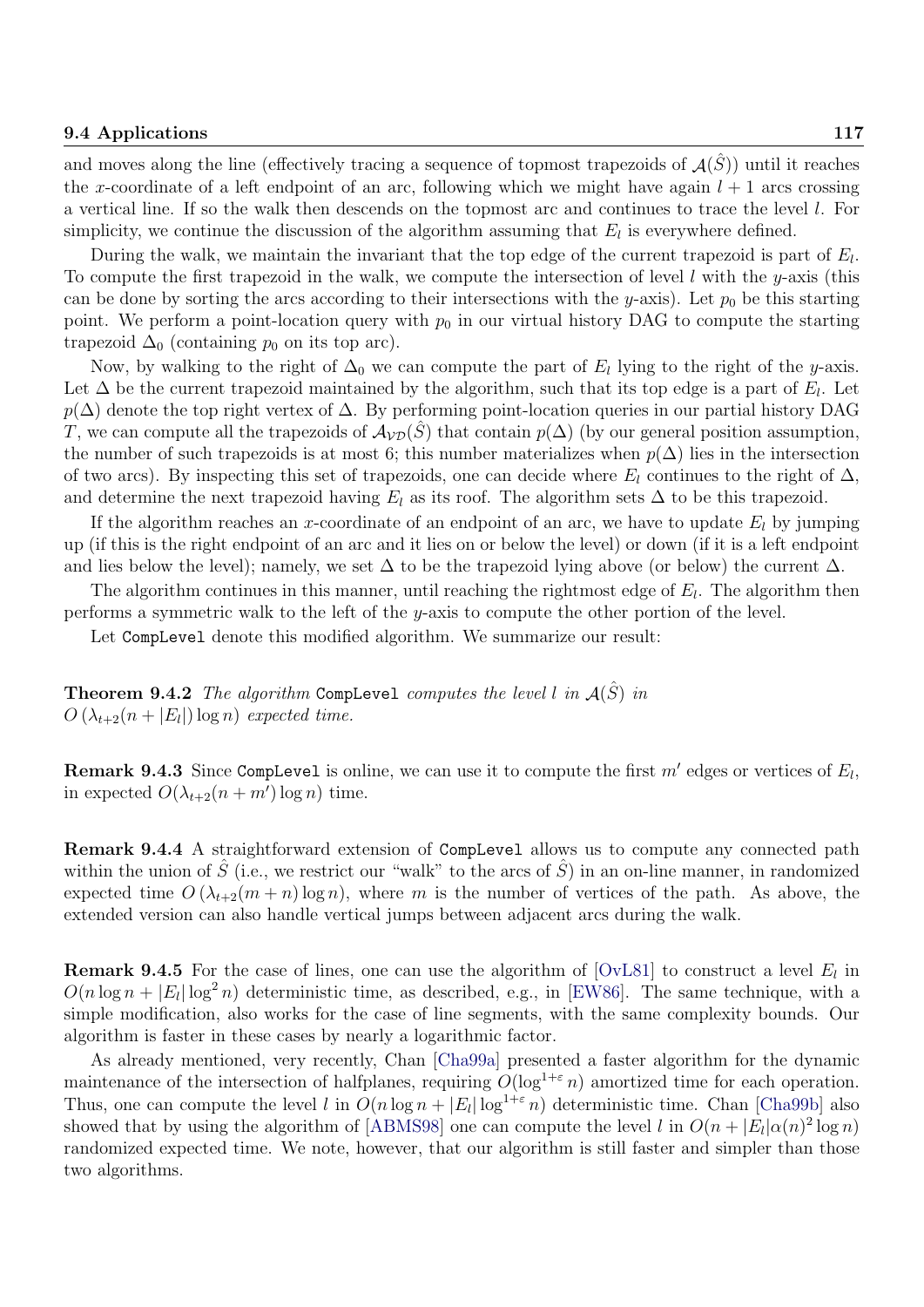## 9.4.2 Other Applications

In this subsection, we provide some additional applications of CompZoneOnline and CompLevel. The first application has been presented in Chapter 8: Applying the algorithm of Theorem 9.4.2 and Remark 9.4.3 to a set L of n lines in the plane, we showed that one can compute a  $(1/r)$ -cutting of  $\mathcal{A}(L)$ , having at most  $(1+\varepsilon)(8r^2-2r+4)$  vertical trapezoids, in randomized expected time  $O\left(\left(1+\frac{1}{\varepsilon}\right)n r \alpha(n) \log n\right)$ , for any  $\varepsilon > 0$ .

Once we have computed the level  $l$  (in an arrangement of general arcs), we can clip the arcs to their portions below the level. Using those clipped arcs as input, we can compute the portion of the arrangement below the level l (i.e., the first l levels of  $\mathcal{A}(\hat{S})$ ) in  $O((m + n) \log n + r)$  time, where  $m = |E_l|$  is the complexity of the level l, and r is the complexity of the first l levels of  $\mathcal{A}(\hat{S})$ , using, e.g., the algorithm described in [Mul94]. This improves over the previous result of [ERK96] that computes this portion of the arrangement of lines in  $O(n \log n + nl)$  time. (Note that this running time is not output sensitive: It is easy to come up with examples where the complexity of the first l levels is only  $O(l^2)$ .)

A byproduct of the technique of CompZoneOnline is the ability to perform point-location queries in an arrangement using the partial history DAG mechanism:

**Definition 9.4.6** For a point set P, and a set of arcs  $\hat{S}$ , let  $\mathcal{M}(P, \hat{S})$  denote a connected polygonal set, such that: (i)  $P \subseteq \mathcal{M}(P, \hat{S})$ , and (ii) the number of intersections between  $\mathcal{M}(P, \hat{S})$  and the arcs of  $\hat{S}$  is minimum. Let  $w(P, \hat{S})$  denote the number of such intersections.

The set  $\mathcal{M}(P, \hat{S})$  can be interpreted as the minimum spanning Steiner tree of P, under the metric that measures distances by the number of intersections with the arcs of  $\hat{S}$ .

**Theorem 9.4.7** Given a set  $\hat{S}$  of n arcs in the plane, one can answer point-location queries for a set P of m points, where the points are given in an online manner, such that the overall expected time to answer those queries is  $O(\lambda_{t+2}(n+m+w(P,\hat{S}))\log n)$  time. Here the output of a query is the trapezoid of  $A_{VD}(\hat{S})$  that contains the query point.

*Proof:* We precompute a random permutation S of  $\hat{S}$ , and answer the point-location queries, by computing the relevant parts of the history DAG of  $A_{VD}(\hat{S})$ , as in CompZoneOnline. (Note that here there is no "continuity": consecutive point locations may explore far away portions of the plane. Nevertheless, this does not effect the performance of the algorithm directly.)

By the time the algorithm terminates, the partial history DAG T is contained in  $\mathcal{A}_{\gamma,\mathcal{VD}}(S)$ , where  $\gamma = \mathcal{M}(P, \hat{S})$ . (To see this, imagine that we run CompZoneOnline to compute the district of  $\gamma$ . It is easily seen that the resulting T contains the tree generated by our point location queries.) The expected total weight of the trapezoids of  $\mathcal{HT}_{\gamma}(S)$  is thus  $O(\lambda_{t+2}(n+m+w(P,\hat{S})) \log(n))$ , by Lemma 9.3.9. This bounds the overall expected query time.

**Remark 9.4.8** The result of Theorem 9.4.7 is somewhat disappointing, since, in the worst case,  $w(P, \hat{S})$  =  $\Theta(nm^{1/2})$  [Aga91b], while for the case of lines, m faces can be computed in, roughly,  $O(n^{2/3}m^{2/3})$  time [AMS98] (a task that clearly subsumes our point location queries). Currently, for the case of general arcs, no bound better than  $O(m^{1/2}\lambda_{t+2}(n))$  is known for the complexity of m faces in an arrangement of n arcs (see [EGP+92, Hargge]). We leave the problem of improving the performance of the algorithm of Theorem 9.4.7, either for the general case or just for the case of lines, as an open problem for further research.

The algorithm of Theorem 9.4.7 is simple and online, and it has the additional favorable property of being adaptive. Namely, if  $w(P, \hat{S})$  is small (i.e., the query points are "close together") the overall query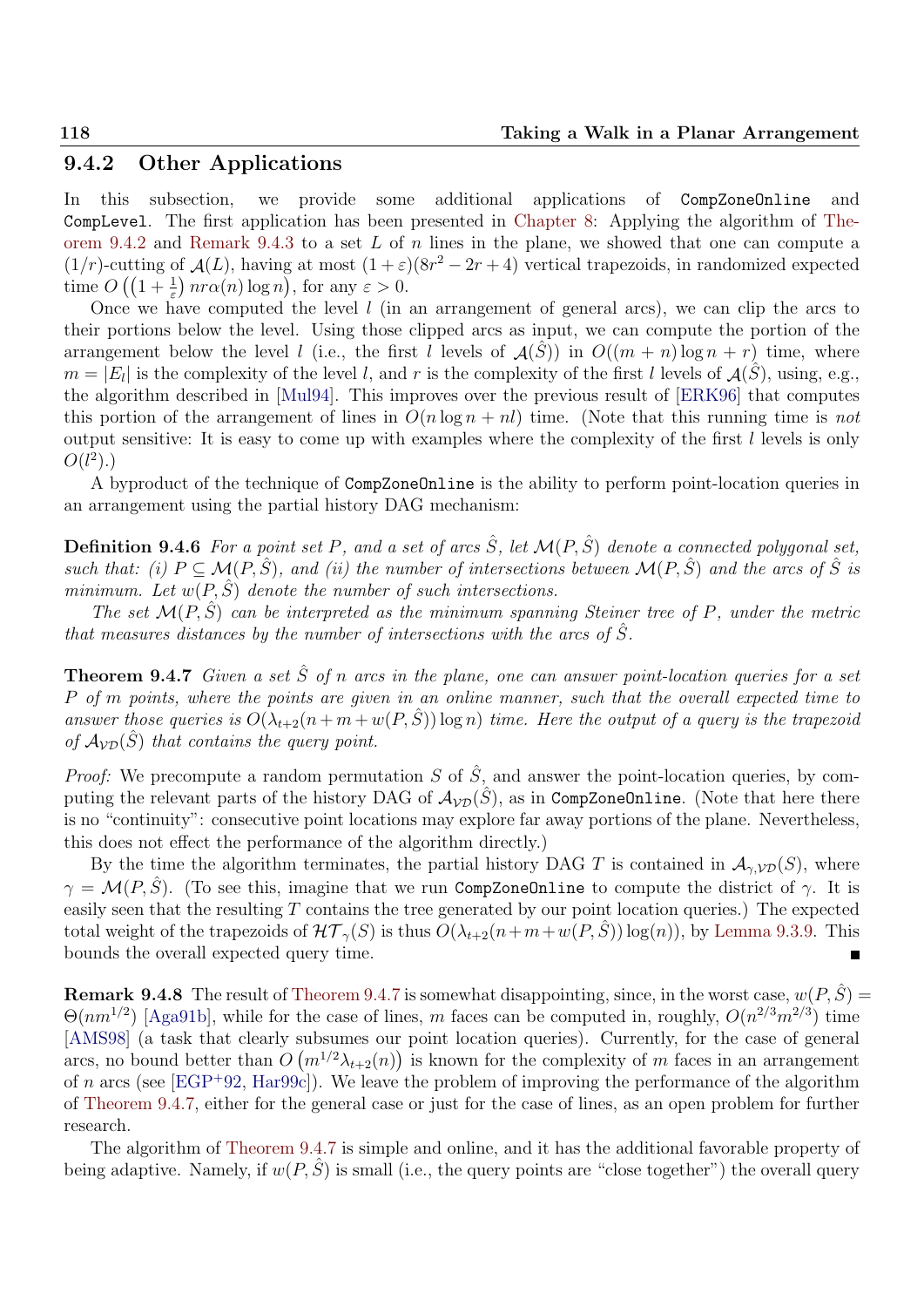time improves. Furthermore, if there are a lot of queries close together, the first query will be slow, and the later ones will be faster (since the later queries use parts of paths that already exist in the partial history DAG).

# 9.5 Conclusions

In this chapter we have presented a new randomized algorithm for computing a zone in a planar arrangement, in an online fashion. This algorithm is the first efficient algorithm for the case of planar arcs, it performs faster (by nearly a logarithmic factor) than the algorithm of [OvL81] for the case of lines and for the case of an x-monotone walk in an arrangement of segments, and it is considerably simpler. (It is also faster and much simpler than the recent algorithm of [Cha99a].) We also presented an efficient randomized algorithm for computing a level in an arrangement of arcs in the plane, whose expected running time is faster than any previous algorithm for this problem.

The main result of this chapter relies on the application of point-location queries to compute the relevant parts of an "off-line" structure (i.e., the history DAG). The author believes that this technique should have additional applications. In particular, this approach might be useful also for algorithms in higher dimensions. We leave this as an open question for further research.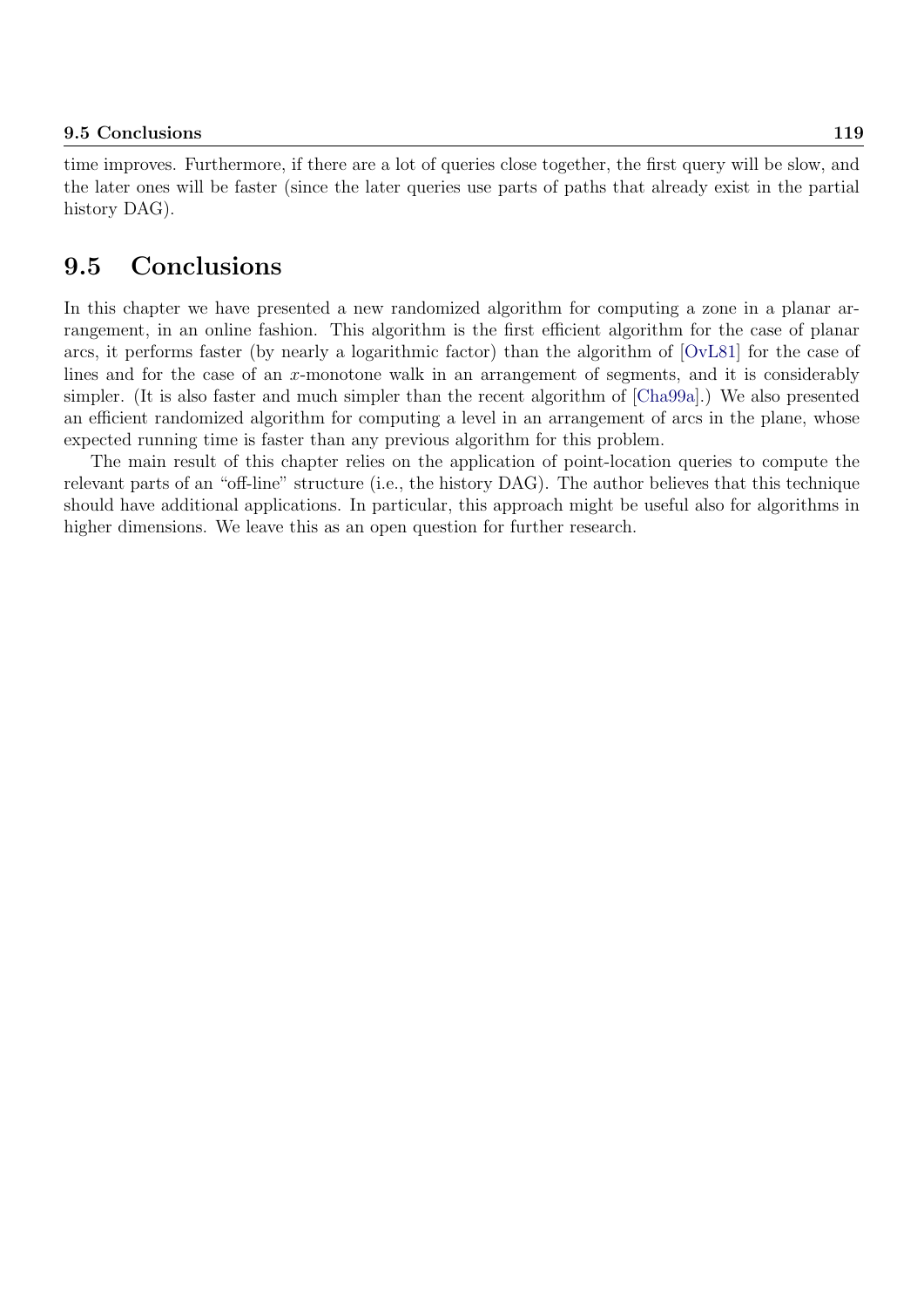# 9.A Appendix - Pseudo-code for Subroutines of CompZoneOnline

 $ALGORITHM$  Split $(v)$ Input: A final node  $v$  in the partial history DAG  $T$ begin  $s \leftarrow \text{next}(\Delta_v)$ , where  $\Delta_v$  is the trapezoid associated with the node v  $L \leftarrow$  SplitGeom( $\Delta_v$ , s), where  $\text{SplitGeom}(\Delta_{v}, s)$ , as above, returns the collection of trapezoids that cover  $\Delta_v$ , so that s does not intersect any of them in its interior. for each  $\tau \in L$  do Create a new node  $w$  and attach it as a child of  $v$  in  $T$ . Set  $\Delta_w$  to  $\tau$ Compute  $\text{cl}(\Delta_w)$  from  $\text{cl}(\Delta_v)$ Compute next( $\Delta_w$ ), the first element of cl( $\Delta_w$ ) end for end Split

Figure 9.5: Splitting a final node in  $T$  and creating its children

```
ALGORITHM PointLocateLeftCompatible(v, p, r)Input: v - current node of Tp - query point
            r - target rank of output trapezoid
  Output: A transient trapezoid of rank r having p on its left splitter
begin
  if rank(v) = r then
     return v
  if isTransient(v) then
      v \leftarrow Expand(v)if isLeaf(v) then
     Split(v)Let w be the child of v, so that \Delta_w contains p either in its interior
         or on its left splitter
   return PointLocateLeftCompatible(w, p, r)
end PointLocateLeftCompatible
```
Figure 9.6: Computing a transient trapezoid in  $T$  that is left "compatible" with an input transient trapezoid, by carrying out a point-location query in  $T$ . The algorithm also uses a symmetric routine PointLocateRightCompatible, whose code is omitted.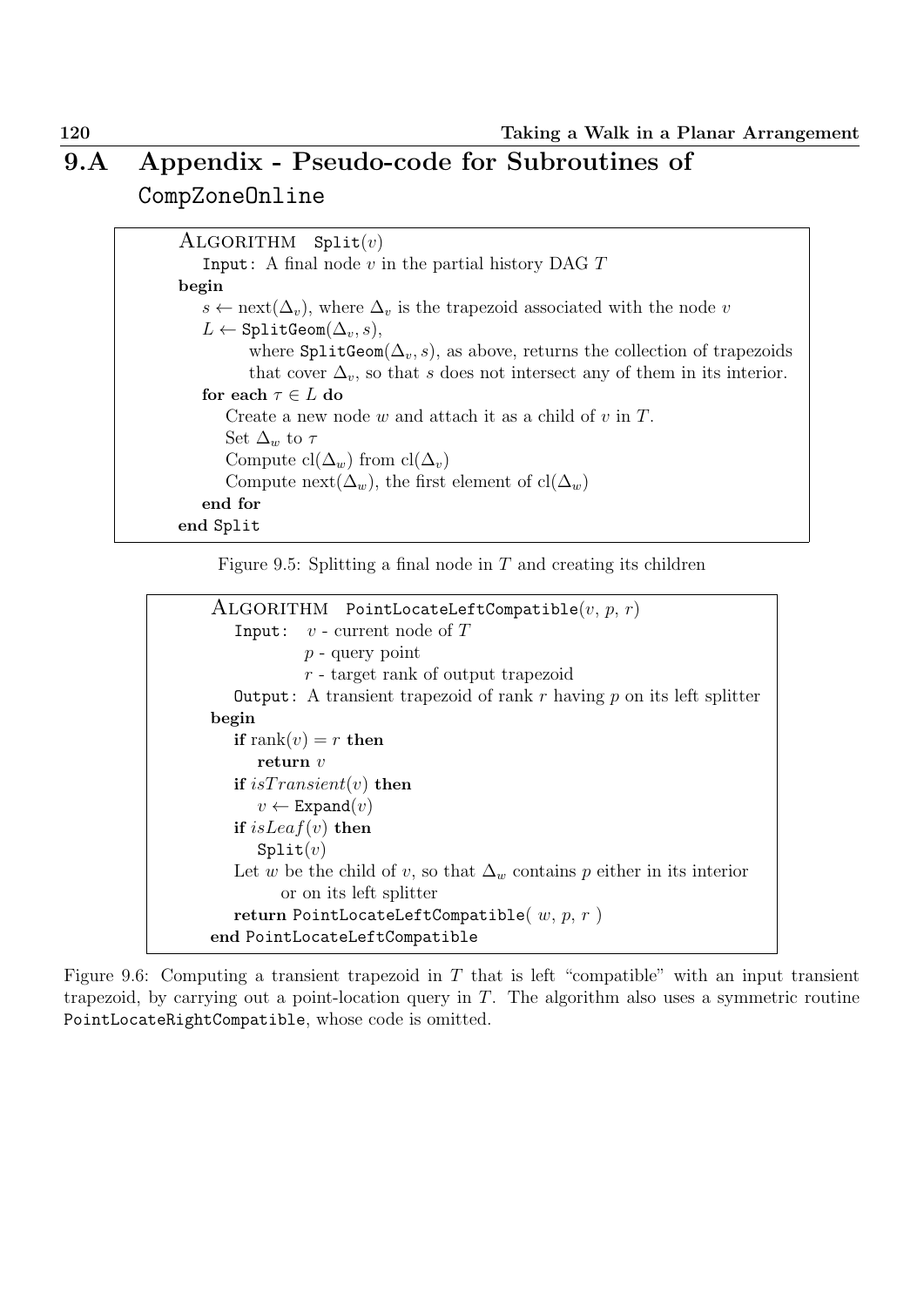```
ALGORITHM Expand(v)Input: v - current transient leaf node of TOutput: A final node of T whose trapezoid contains \Delta_vbegin
   if isFinal(\Delta_v) then
      return vL \leftarrow \{v\}/* collect the sequence of transient trapezoids adjacent to each other
       to the right of \Delta_{v} */
   temp \leftarrow vwhile isTransientRightSplitter(\Delta_{temp}) do
       temp \leftarrow PointLocateLeftCompatible(root(T),
                        midPointRightSplitter(\Delta_{temp}), rank(\Delta_{temp}))
       L \leftarrow L \cup \{temp\}end while
   /* Similarly collect the sequence of transient trapezoids to the left of \Delta_v */
   temp \leftarrow vwhile isTransientLeftSplitter(\Delta_{temp}) do
       temp \leftarrow PointLocateRightCompatible(root(T),
                        midPointLeftSplitter(\Delta_{temp}), rank(\Delta_{temp}))
       L \leftarrow L \cup \{temp\}end while
   \Delta \leftarrow \bigcup_{u \in L} \Delta_uCompute \text{cl}(\Delta) and \text{next}(\Delta) from the conflict lists of the
       nodes of L, using the global bit-vector technique.
   Add a new leaf node x to the partial history DAG T, mark x as final,
          and replace all nodes of L in T by x.
   Set \Delta_x to \Deltareturn x
end Expand
```
Figure 9.7: Expanding a transient leaf trapezoid of  $T$  to a final trapezoid containing it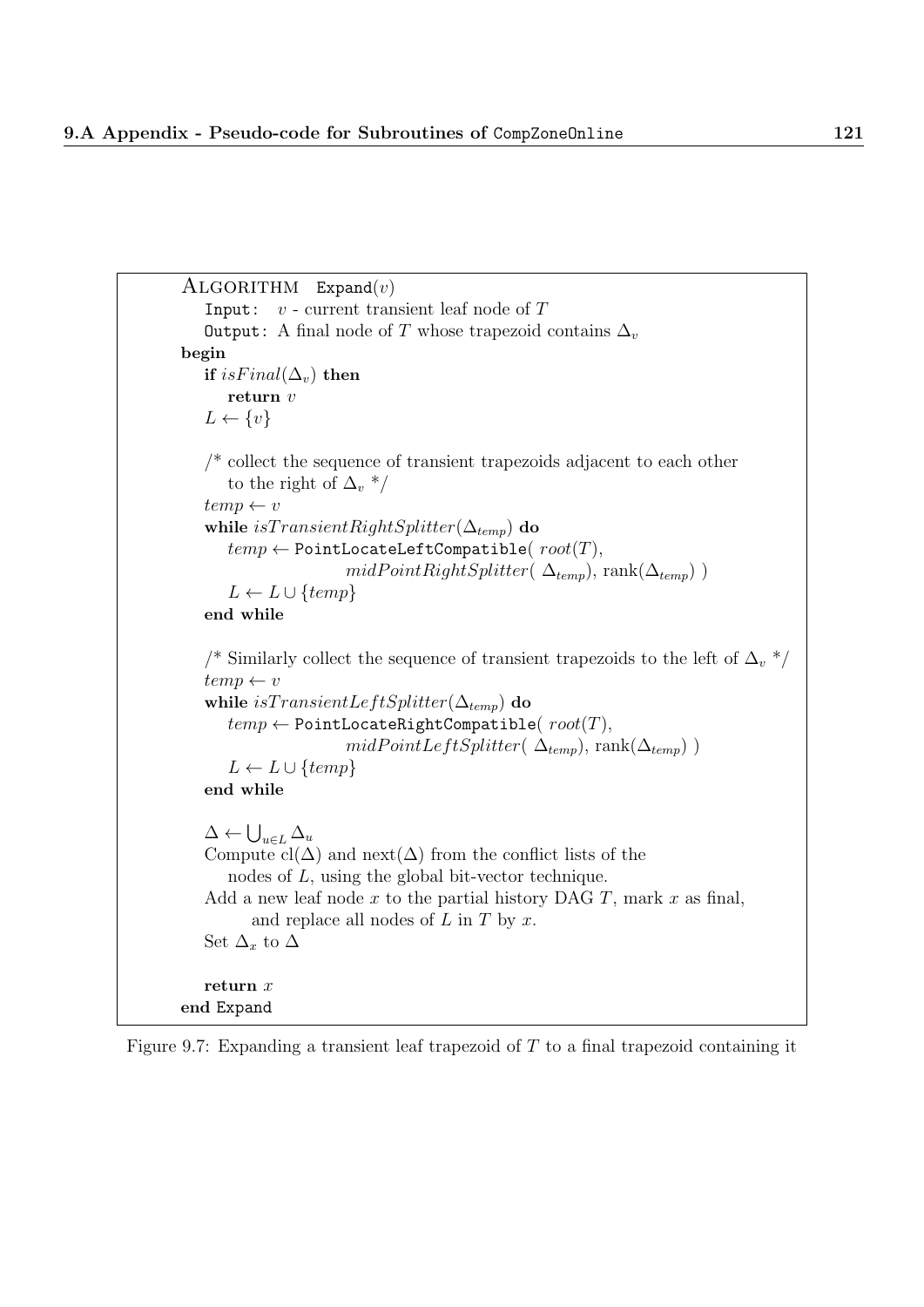

Figure 9.8: The function that performs a point-location query; that is, it computes the necessary parts of the partial history DAG T, and returns the trapezoid of  $A_{\mathcal{VD}}(\hat{S})$  that contains a query point.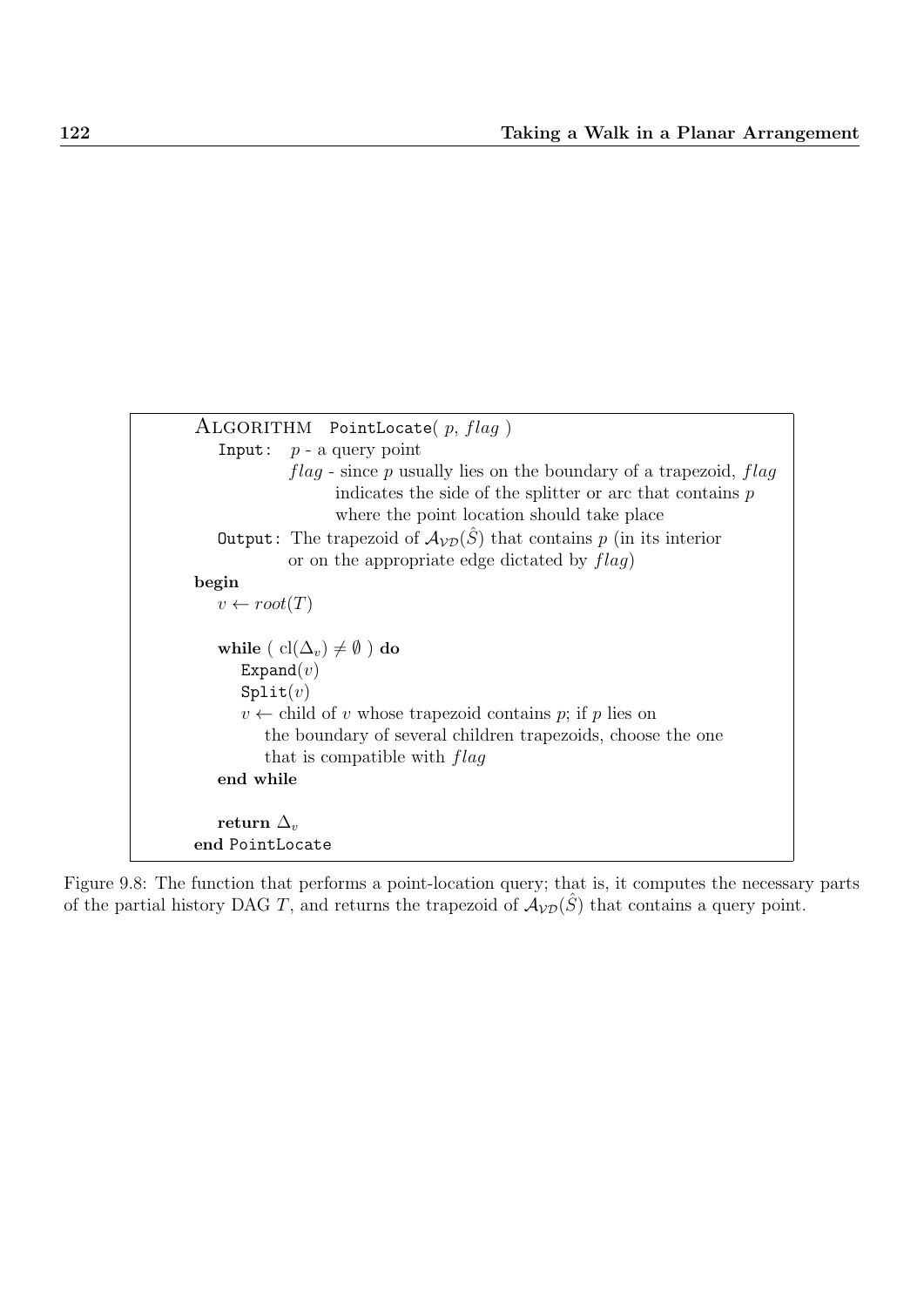## 9.B Appendix - Taking a Walk in Ten Easy Figures

In this appendix we illustrate, step by step, the action of processing a single point-location query by CompZoneOnline.



Figure 9.9: The input for CompZoneOnline is the set of segments  $\hat{S} = \{1, 2, 3, 4\}$ . We assume that the algorithm uses the permutation  $S = (1, 2, 3, 4)$ . We illustrate how CompZoneOnline carries out a point-location query to compute the trapezoid of  $A_{\mathcal{VD}}(\hat{S})$  that contains the point a. We assume that this is the first query processed by the algorithm.





Figure 9.10: CompZoneOnline starts with the trapezoid  $\Delta_0 = \mathbb{R}^2$  that corresponds to the root of the partial DAG T.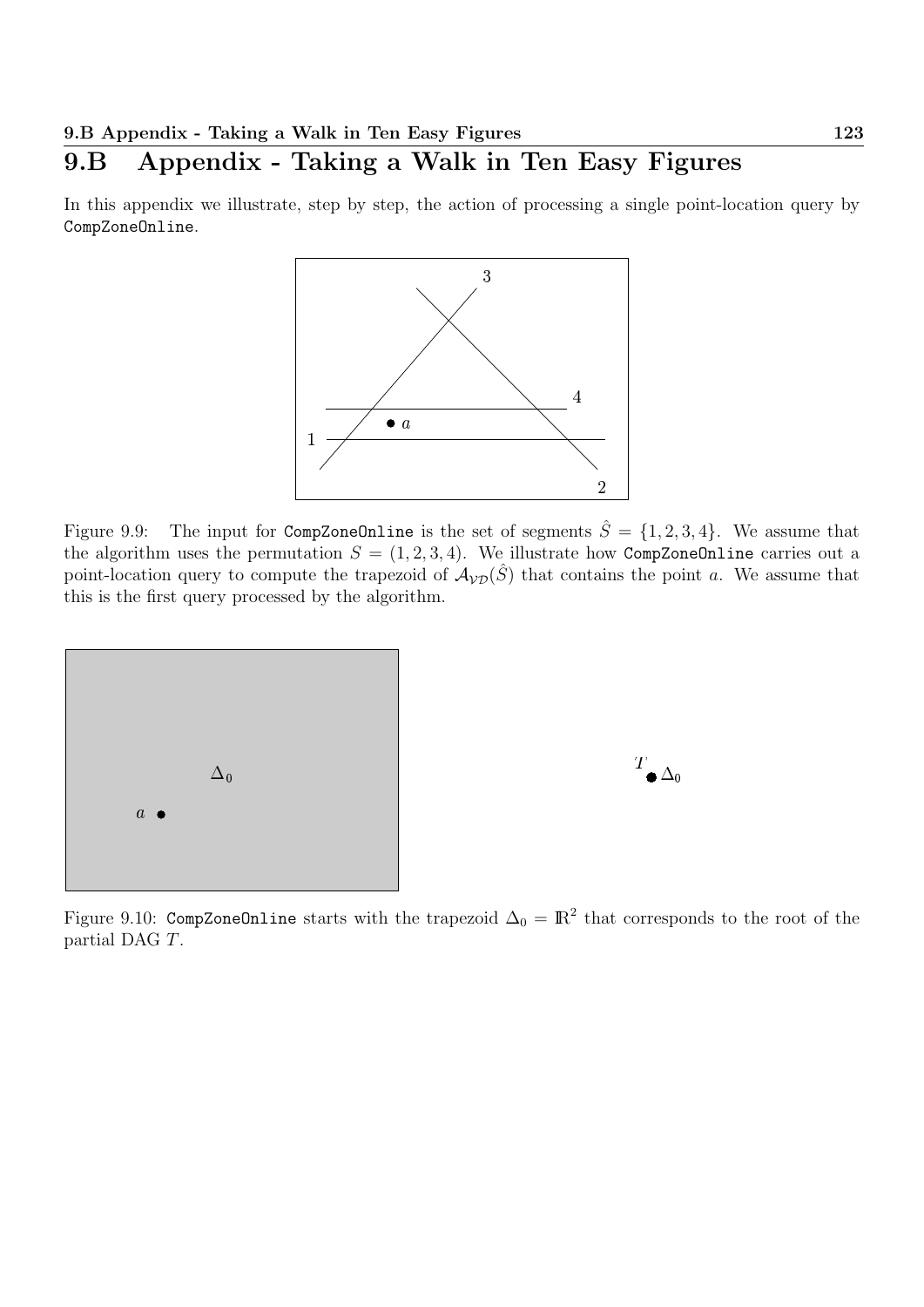



Figure 9.11: CompZoneOnline splits  $\Delta_0$  by the segment next( $\Delta_0$ ) = 1, and goes down in the DAG into the new node that corresponds to the trapezoid  $\Delta_1$ . All children of  $\Delta_0$  (including  $\Delta_1$ ) are final.





Figure 9.12: Since  $\Delta_1$  is final, it is split by next( $\Delta_1$ ) = 2 into four final subtrapezoids, and we go down to the child  $\Delta_2$  that contains a.



Figure 9.13: CompZoneOnline splits  $\Delta_2$  by next( $\Delta_2$ ) = 3 into three subtrapezoids. Two of them are final, and the third one,  $\Delta_3$ , that contains a is transient (its right splitter is transient). We thus execute Expand( $\Delta_3$ ), which performs a point-location query (with the midpoint p of the right splitter). The point location goes down in the partial DAG, through  $\Delta_0$  and  $\Delta_1$ , and reaches the (final) leaf that stores  $\tau_1$ . Since rank( $\Delta_3$ ) = 3 and rank( $\tau_1$ ) = 2, those two trapezoids are not compatible (this holds also because  $\tau_1$  is final whereas  $\Delta_3$  is not), and the algorithm continues by further splitting  $\tau_1$  by next( $\tau_1$ ) = 3.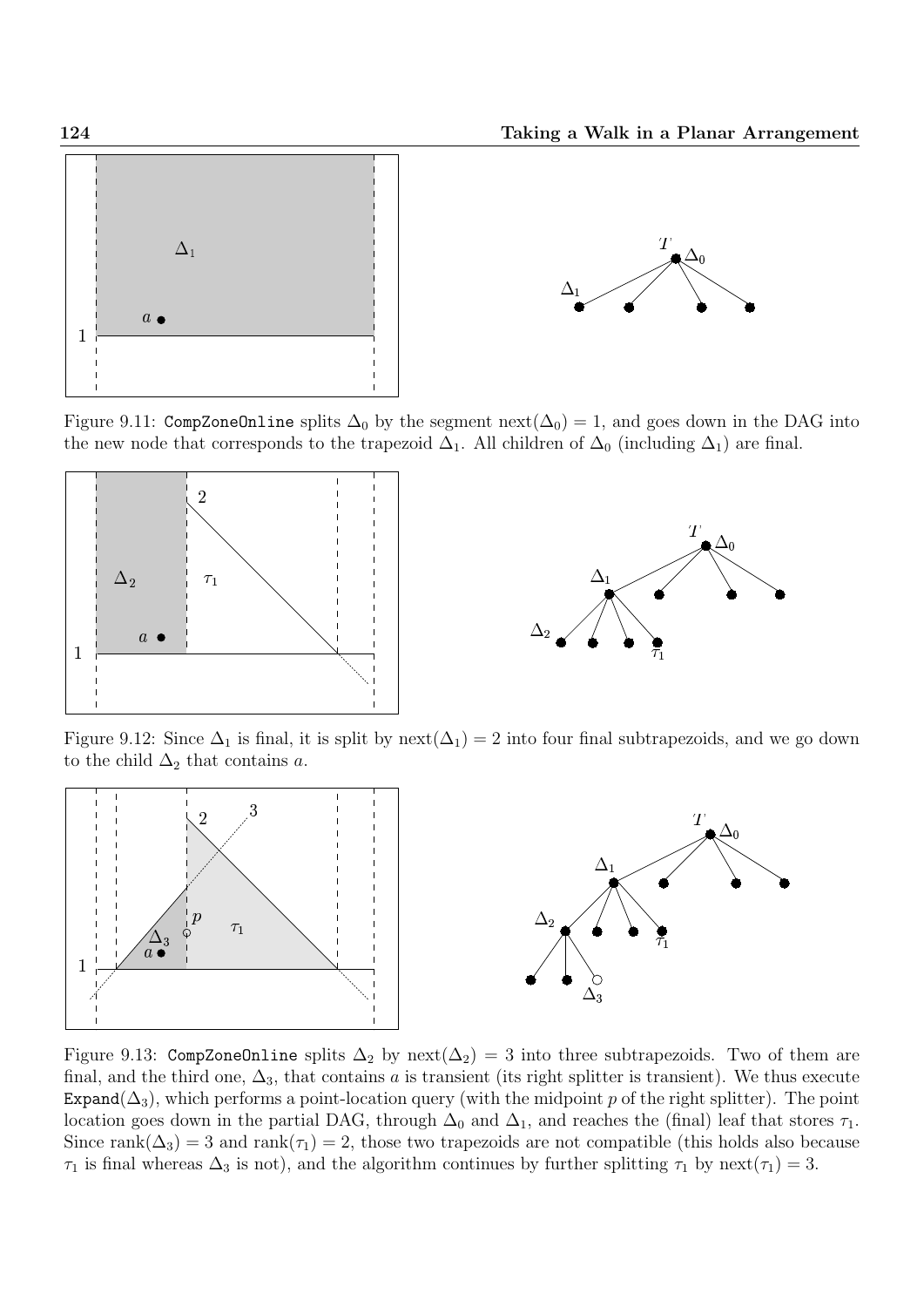

Figure 9.14: The splitting of  $\tau_1$  creates three children  $\tau_2, \tau_3, \tau_4$ , of which  $\tau_2$  and  $\tau_4$  are final, whereas  $\tau_3$ is transient. CompZoneOnline goes down to the newly created  $\tau_3$ , which contains p on its left splitter. Since  $\tau_3$  is transient and rank $(\tau_3)$  = rank $(\Delta_3)$ , it is compatible with  $\Delta_3$ . Since the right splitter of  $\tau_3$  is final, and so is the (empty) left splitter of  $\Delta_3$  the execution of Expand( $\Delta_3$ ) terminates.



Figure 9.15: The trapezoids  $\Delta_3$  and  $\tau_3$ , from the previous figure, are merged by CompZoneOnline to form the final trapezoid  $\Delta_4$ . Since cl( $\Delta_4$ ) is not empty, we split it further by next( $\Delta_4$ ) = 4.